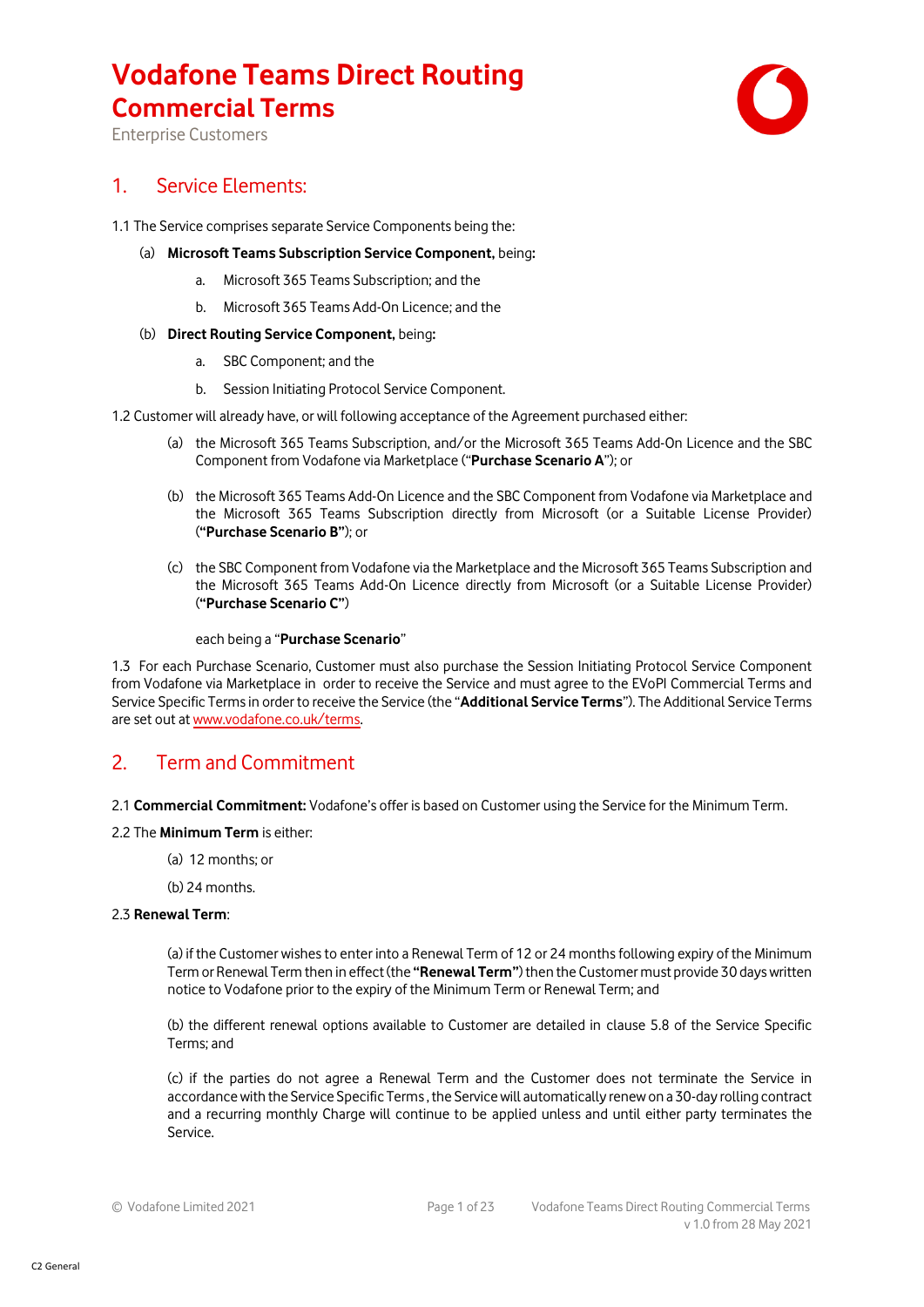

Enterprise Customers

2.4 **Service Commencement Date:** the date on which an Order for the Microsoft Teams Subscription Service Component and/or the SBC Component in accordance with any of the Purchase Scenarios becomes binding. For the Microsoft Teams Subscription Service Component and/or the SBC Component purchases via Vodafone the Service Commencement Date will be the date that either the telesales agent or account manager has been expressly authorised by the Customer to click "purchase" in the Marketplace on Customer's behalf.

2.5 **Number of Users:** The minimum number of Users is 25.

2.6 The Charges per User is based on the Minimum Number of Users. Customer can only decrease the number of Users for an application to the Minimum Number of Users specified. Should Customer decrease the number to below the Minimum Number of Users specified, Vodafone will still be entitled to invoice the Customer based on the Minimum Number of Users.

2.7 The Customer shall provide Vodafone with at least 30 days written notice if it wants to increase the number of Users using the Service and such request shall only be subject to the consent of Vodafone. Customer agrees and acknowledges that in this event, Customer may need to increase the number of channels Customer has available in respect of the Session Initiating Protocol Service Component in accordance with the Additional Service Terms.

2.8 Vodafone will use the number of provisioned Users at the end of each month to calculate the monthly invoice to the Customer for the Service.

2.9 Certain Commercial Terms will vary dependent on what Service Component the Customer has purchased and at what point during the Term.

(a) **Purchase Scenario A:** All terms set out from 2.1 to 2.8 (inclusive) shall apply from the point at which the Customer takes all Service Componentsinitially from Marketplace.

(b) **Purchase Scenario B:** All terms set out from 2.1 to 2.8 (inclusive) shall apply. In addition, Customer agrees and acknowledges that Customer is responsible, at its own expense, for obtaining and maintaining the necessary the Microsoft 365 Teams Subscription.

(c) **Purchase Scenario C:** All terms set out from 2.1 to 2.8 (inclusive) shall apply. In addition, Customer agrees and acknowledges that Customer is responsible, at its own expense, for obtaining and maintaining the Microsoft 365 Teams Subscription and Microsoft 365 Add-On Licence.

2.10 Vodafone may review and amend the Price per User for the Microsoft Teams Subscription Service Component and/or the SBC Component at the end of the Minimum Term or Renewal Term. Otherwise, the Price per User for the Microsoft Teams Subscription Service Component and/or the SBC Component will automatically renew for any Renewal Term.

2.11 The Price per User for Session Initiating Protocol Service Component and any conditions for renewal will be in accordance with the Additional Service Terms.

### 3. Termination and Renewal of the Service

3.1 Different Commercial Terms shall apply to termination and renewal of the Service depending on which purchase scenario the Customer has elected as follows:

### **Purchase Scenario A:**

(a) Customer agrees and acknowledges that Customer cannot terminate any element of the Microsoft Teams Subscription Service Component and retain the SBC Component and Session Initiating Protocol Service Component.

(b) Customer agrees and acknowledges that if Customer wish's to terminate the SBC Component but retain any element of the Microsoft Teams Subscription Service Component it is Customer's responsibility to also terminate the Session Initiating Protocol Service Component in accordance with the Additional Service Terms and pay any applicable Recovery Charges under those terms.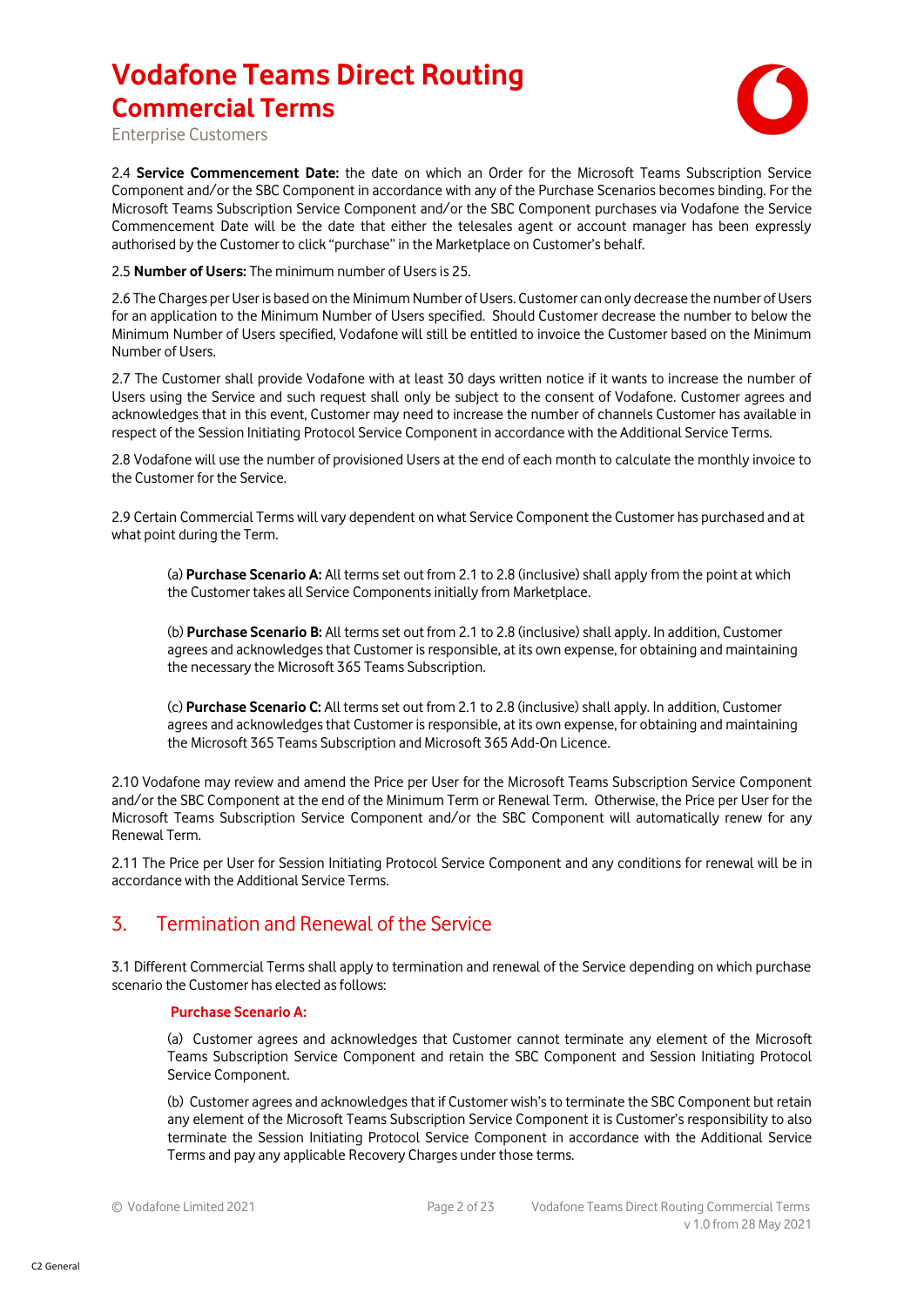

Enterprise Customers

#### **Purchase Scenario B:**

(a) Customer agrees and acknowledges that they cannot terminate the SBC Component and the Session Initiating Protocol Service Component and retain the Microsoft Teams 365 Add-On Licence in isolation in accordance with clause 5.1(iv) of the Service Specific Terms.

(b) Customer agrees and acknowledges that if Customer wishes to terminate the Microsoft Teams 365 Add-On Licence and the SBC Component and terminate the Service as a whole it is the Customer's responsibility to also terminate the Session Initiating Protocol Service Component in accordance with the Additional Service Terms and pay any applicable Recovery Charges under those terms.

#### **Purchase Scenario C:**

(a) Customer agrees and acknowledges that if Customer wishes to terminate the SBC Component it is Customersresponsibility to also terminate the Session Initiating Protocol Service Component in accordance with the Additional Service Terms and pay any applicable Recovery Charges under those terms.

3.2 In the event that Vodafone notifies Customer that it is unable to provision the Session Initiation Protocol Service Component for Customer use, Customer shall be entitled to terminate the Service as a whole or a Service Component (subject to the termination limitations contained in clause 5.1(b) of the Service Specific Terms) and Vodafone shall refund Customer for any Recurring Charges paid by the Customer from the Service Commencement Date to the date of termination. For the avoidance of doubt Customer will not liable for any Recovery Charges in the event Customer terminates the Service as a whole or a Service Component in accordance with this clause 3.2.

### 4. Charges

- (a) The Microsoft Teams Subscription Service Component and the SBC Component are available to purchase on either a 12 or 24 month contract paying a monthly Recurring Charge.
- (b) **Recurring Charges:** The Recurring Charges will apply for the Microsoft Teams Subscription Service Component and for the SBC Component. Recurring Charges will be applied to the Customer's bill on a monthly basis until expiry of the Term.
- (c) All Charges payable in respect of the Service are detailed in the Order Form and apply on a per User basis.
- (d) Charges for the Session Initiation Protocol Service Component shall be billed in accordance with the Additional Service Terms. Customer acknowledges and agrees that the Service as a whole will not be available until the Session Initiation Protocol Service Component has been provisioned for Customer use. Customer further acknowledges and agrees that Customer will liable to pay for the Recurring Charges from the Service Commencement Date for all Service Components Customer has purchased from Vodafone even if the Service as a whole is not yet available to Customer due to the provisioning of the Session Initiating Protocol Service Component.

### 5. Recovery Charge:

5.1 The Customer shall pay a Recovery Charge for terminating the Service or a Service Component as set out below. If Customer terminates a Service or Service Component prior to the expiry of Minimum Term, or expiry of any Renewal Term the Recovery Charge equals (as applicable):

- a. 100% of SBC Component Recurring Charges x the number of whole and partial months remaining in the Minimum Term or Renewal Term from the date of termination;
- b. 100% of the Microsoft Teams Subscription Service Component Recurring Charges x the number of whole and partial months remaining in the Minimum Term or Renewal Term from the date of termination;

5.2 Customer shall pay any Recovery Charge as set out above to Vodafone within 30 days of the date on the invoice.

5.3 Any Recovery Charges that apply in respect of the Session Initiation Protocol Service Component shall be calculated and paid by Customer in accordance with the Additional Service Terms.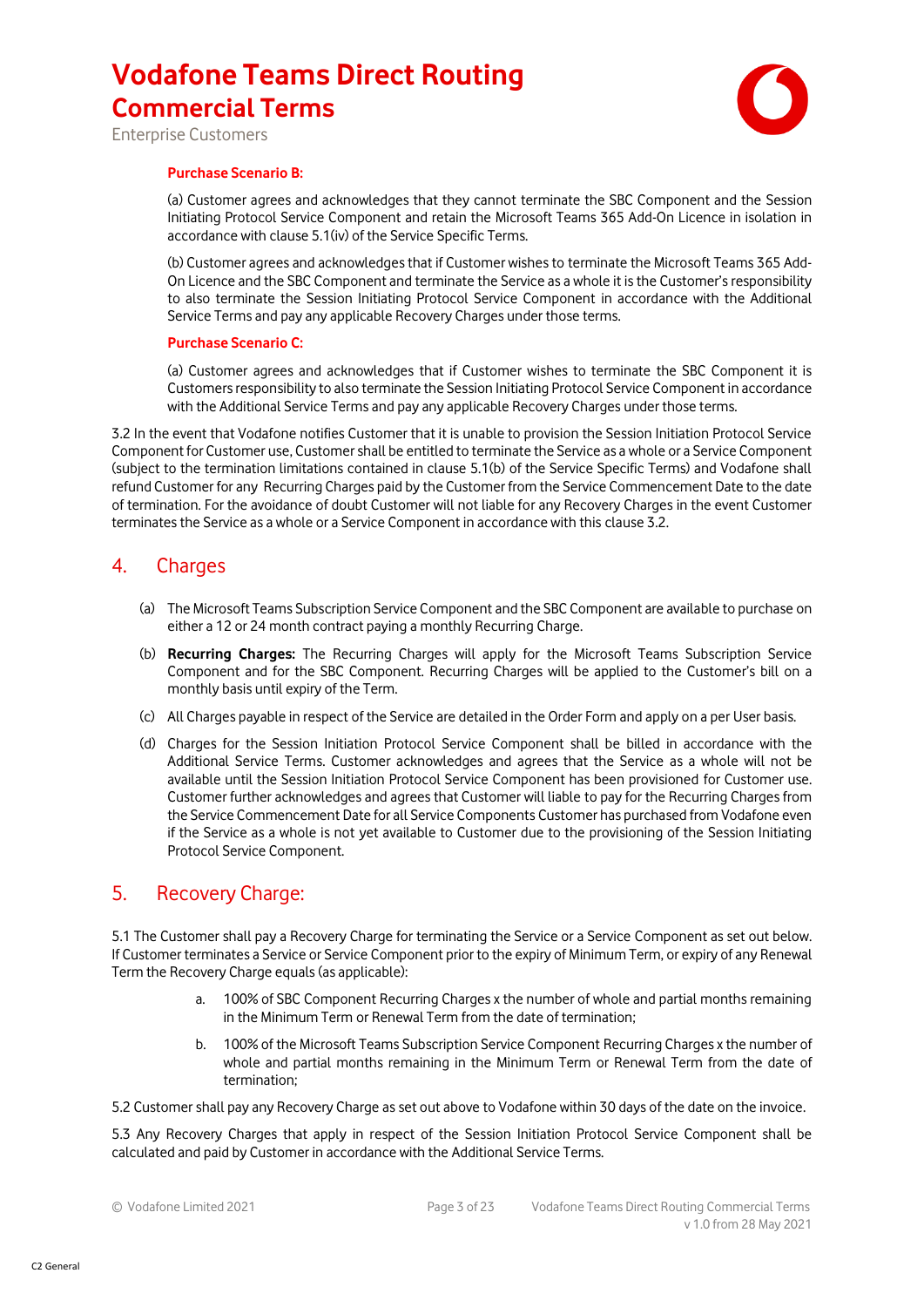

Enterprise Customers

### 6. Modification of the Service:

#### 6.1 **Modification of the Service**

Vodafone may adjust (including the Charges or imposing a One-Off Charge):

- (a) if changes are necessary as a result of:
	- a. Customer providing inaccurate or incomplete information; or
	- b. a Third-Party Provider changing its charges to Vodafone.
- 6.2 If changes are due to Customer's acts or omissions, Customer will be responsible for Vodafone's reasonable costs resulting from the modification.

### 7. Billing and Invoicing

7.1 **Billing Frequency:** From the Service Commencement Date and thereafter on or around the 1st day of every month.

7.2 **Recurring Charges:** Monthly as defined in the Order Form, from the Service Commencement Date and thereafter.

7.3 **Due Date:** 30 days' calendar days from the date of invoice by direct debit or another electronic payment method agreed with Vodafone.

7.4 **Suspension of Service:** If Customer does not pay the Charges by the Due Date without raising a permitted invoice dispute, Vodafone is entitled, until paid in full and with 30 days' written notice, to suspend the provision of the Services and Customer's failure to pay will be deemed a material breach of this Agreement.

7.5 Vodafone will invoice the Customer each month for the Charges incurred by Vodafone in the previous month unless otherwise set out herein.

7.6 Customer understands that they will receive two separate bills for the Service:

- (a) One bill for the Session Initiation Protocol Service Component which shall be billed in accordance with the Additional Service Terms; and
- (b) One bill for each element of the Microsoft Teams Subscription Service Component and the SBC Component, where Customer has purchased these Service Components from Vodafone.
- (c) Customer understands that if Customer purchases the Microsoft Teams Subscription Service directly from Microsoft (or a Suitable Licence Provider) they will be billed separately for the Microsoft Teams Subscription Service by Microsoft (or the Suitable Licence Provider).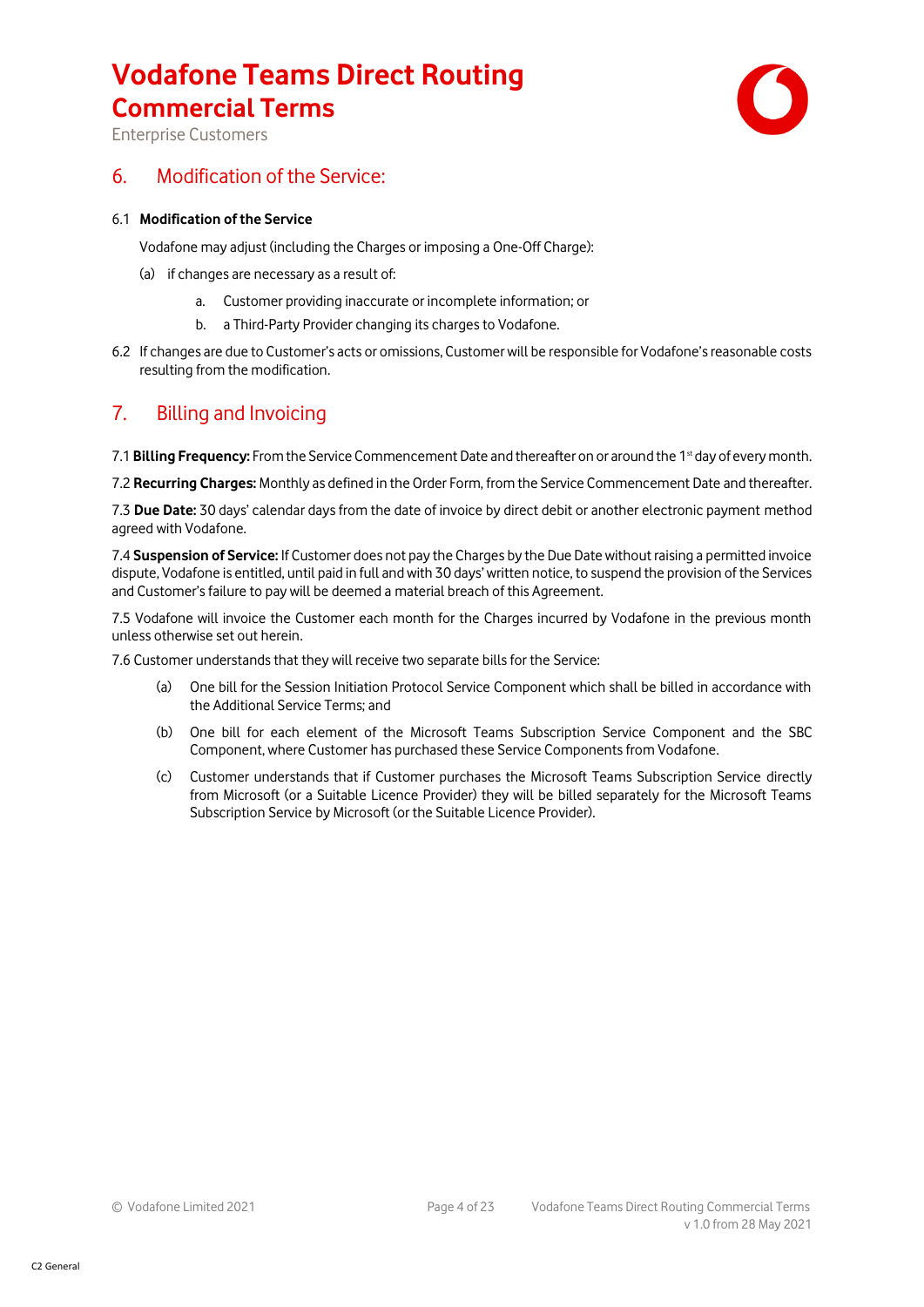

Enterprise Customers

### 1. The Service – Overview

- 1.1 Vodafone Teams Direct Routing (the "**Service**") is the voice enablement of Microsoft's cloud based online collaboration platform which provides the ability to collaborate, send instant messages, share and store files and the ability to make phone calls over a public internet connection. The term "Service" or "Services" in these Service Specific Terms means Vodafone Teams Direct Routing.
- 1.2 Vodafone Teams Direct Routing for mid-market is available to large business customers and is available in the United Kingdom only.

### 2. Service Term Structure

- 2.1 These Service Specific Terms include:
	- (a) the service specification, which sets out a description of the Service, including Service Elements and complementary Services (where applicable) and may be updated from time to time (the "**Service Specification**"). The specific Service Elements selected by Customer will be set out in the Commercial Terms and/or Order; and
	- (b) the service levels which set out the standards that will be applied to the provision of the Service (the "**Service Levels**")
- 2.2 The following documents further govern Vodafone's supply of the Service and form part of the Agreement, applying in the order of precedence set out in the General Terms:
	- (a) the Commercial Terms;
	- (b) the applicable Price Plan Guide(s);
	- (c) the General Terms;
	- (d) the Fixed Service Terms set out a[t www.vodafone.co.uk/terms;](http://www.vodafone.co.uk/terms)
	- (e) the Order, which confirms the Service Components selected by/for Customer;
	- (f) any applicable policies and guidelines, as provided from time to time by Vodafone.
- 2.3 Furthermore, the Customer must agree to the following to receive the Service:
	- (a) the Additional Service Terms referenced below; and
	- (b) the relevant Microsoft (previously known as Office 365) End User Licence Agreement referenced below.
- 2.4 Vodafone Business Marketplace ("Marketplace"): The Service is made available to purchase through the Marketplace. The Marketplace Service Specific Terms ("the Marketplace Terms") apply to the extent of the Customer's use of the Marketplace website. The Marketplace Terms are set out at www.vodafone.co.uk/cloudservices. In the event of any conflict between the Marketplace Terms and these Service Specific terms, then these Service Specific Terms shall take precedence. The Customer accepts that certain features and functionality detailed in the Marketplace Terms may be limited or not apply to the Service, including but not limited to the applicability of Charges and Subscription periods**.**

### 3. The Service

- 3.1 The Service comprises of three separate service components (the "**Service Components**") which form the overall Service when combined, as follows:
	- (a) The **"Microsoft Teams Subscription Service Component"** which is made up of two elements being:
		- (A) Microsoft 365 core subscription ("**Microsoft 365 Teams Subscription"**); and
		- (B) A 'Phone System' or 'Business Voice' licence ("**Microsoft 365 Teams Add-On Licence**")
		- (i) The Customer will be required to have both elements which can be:
			- (C) purchased directly from Marketplace either at the time of purchase of the Service;
			- (D) purchased by the Customer if Customer already has an existing subscription and/or licence with Microsoft or a Suitable License Provider; or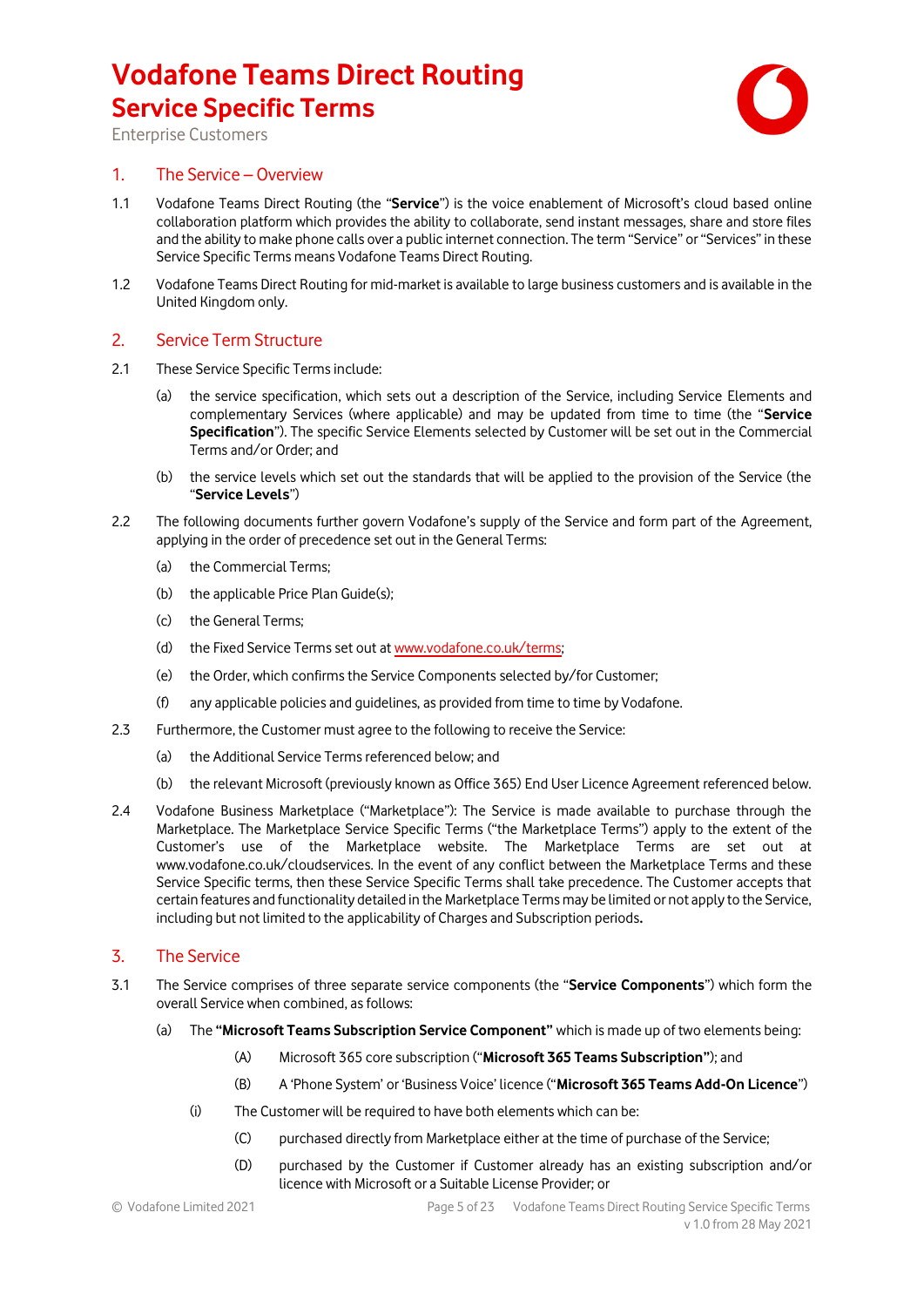

Enterprise Customers

(E) purchased directly from the Marketplace at a later date if clause 3.1(a)(i)(B) applies at the time of the initial purchase of the Service and such existing subscription and/or licence subsequently expires during the Term;

#### **each a "Purchase Journey"**

- (ii) The type of Microsoft 365 Teams Add-On Licence that Customer will require will vary dependent on the relevant Purchase Journey.
- (b) The **"Direct Routing Service Component"** which is made up of two separate components being:
	- (i) **Sessions Border Controller** ("**SBC Component**")**:** which will be purchased by Customer from Marketplace at the time of purchase of the Service. Dependent on the Purchase Journey, this will either be:
		- automatically added to the Microsoft 365 Teams Add-On Licence when Customer purchases the Microsoft 365 Teams Add-On Licence from Vodafone via Marketplace; or
		- be purchased from Vodafone via Marketplace as a standalone item.
	- (ii) **EVoPI** ("**Session Initiating Protocol Service Component"**)**:** which will connect Customer's private telephone exchange to Vodafone's Network to enable voice calling which will be purchased directly from Vodafone via the VBP at the point of purchase of the Service.
- 3.2 The SBC Component will enable the Session Initiating Protocol Service Component to connect to the Microsoft Teams Subscription Service Component remotely. The SBC Component and the Session Initiating Protocol Service Component together will form the Direct Routing Service Component.
- 3.3 Subject to clause 4.2(b)(i) and 4.2(b)(ii) these Service Specific Terms will apply as a whole and will apply to all Service Components regardless of whether the Customer has purchased the Microsoft 365 Teams Subscription and/or the Microsoft 365 Teams Add-On Licence from a Suitable Licence Provider or directly from Vodafone.
- 3.4 Vodafone is not responsible for ensuring that the Customer has all Service Components at the time of purchase of the Service or throughout the duration of the Service. If Customer fails to purchase or maintain any of the Service Components, Vodafone may terminate the Service in accordance with clause 5.3(c) below and charge Customer any applicable Recovery Charge in accordance with the Commercial Terms.
- 3.5 Should a Customer fail to procure and/or maintain any element of the Microsoft Teams Subscription Service Component or should any element of the Microsoft Teams Subscription Service Component expire before the end of the Term of the Service, the Customer will remain liable for the cost of all Service Components until the end of the Term or until the Customer has served notice to terminate the Service in accordance with clause 5.1(a) below.
- 3.6 If Customer purchases either element of the Microsoft Teams Subscription Service Component from Vodafone via Marketplace the Customer hereby acknowledges that this is made available by Microsoft and as such, Vodafone are not responsible for the Microsoft Teams Subscription Service Component.

### 4. Service Specific Conditions of Use

### 4.1 **Microsoft Teams Subscription Service Component:**

- (a) Customer must do the following:
	- (i) obtain, either previously or at the time of purchase of the Service, the necessary Microsoft 365 Teams Subscription and/or the Microsoft 365 Teams Add-On Licence directly from Microsoft (or a Suitable License Provider); or
	- (ii) obtain, either previously or at the time of purchase of the Service, the necessary Microsoft 365 Teams Subscription and/or the Microsoft 365 Teams Add-On Licence directly from Vodafone via Marketplace.
- (b) In the event that Customer obtains, either previously or at the time of purchase of the Service, either element of the Microsoft Teams Subscription Service Component directly from Microsoft (or a Suitable License Provider) and either element of the Microsoft Teams Subscription Service Component either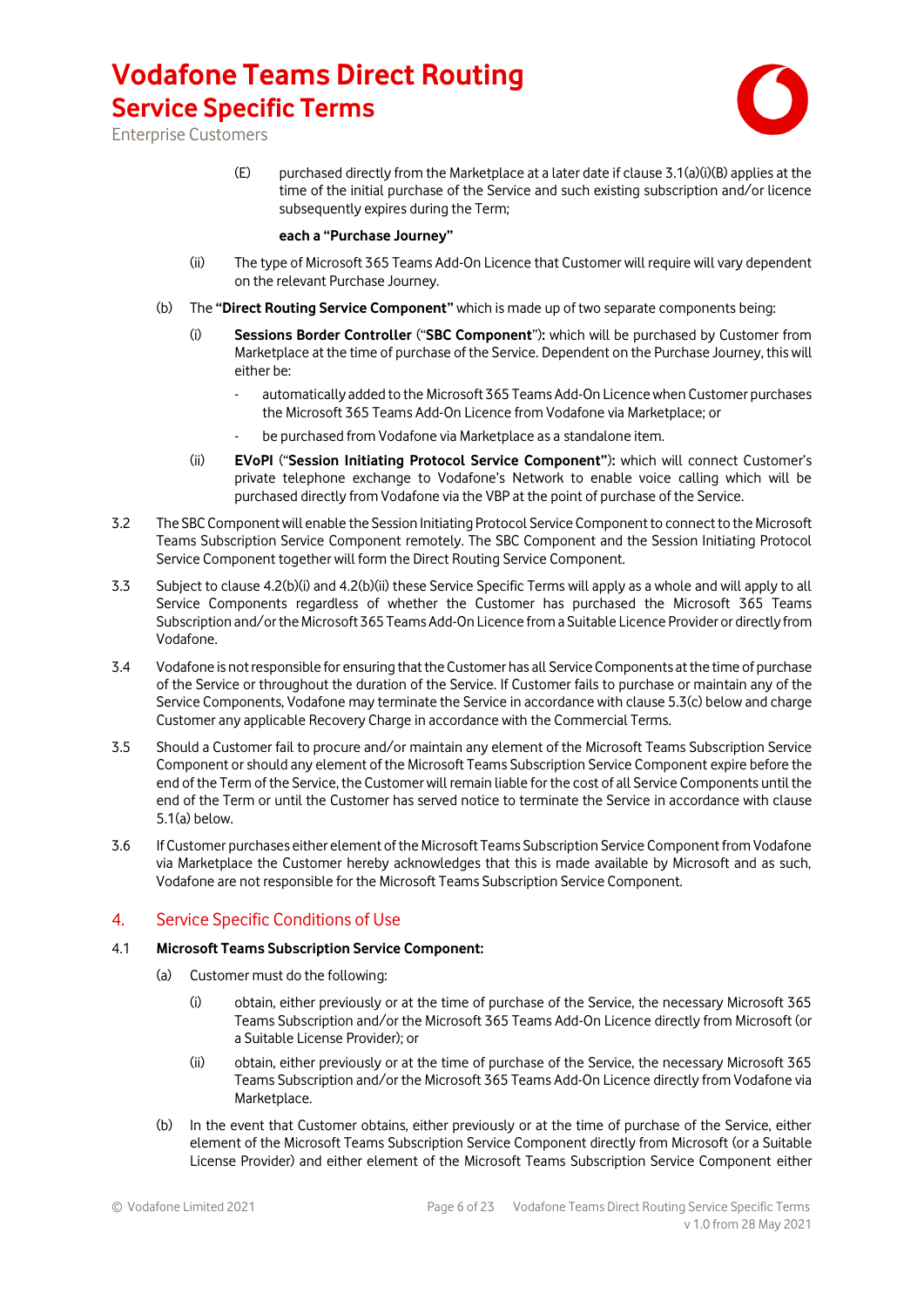

Enterprise Customers

expires or Customer fails to maintain it prior to the expiry of the Term Customer must do one of the following in order to be able to continue using the Services;

- (i) renew the relevant Microsoft Teams Subscription Service Component from Microsoft or their existing Suitable License Provider; or
- (ii) obtain a new Microsoft Teams Subscription Service Component from Microsoft or a new Suitable Licence Provider; or
- (iii) obtain a new Microsoft Teams Subscription Service Component from Vodafone via Marketplace.
- (c) Where a Customer obtains either element of the Microsoft Teams Subscription Service Component in the manner described in clause 4.1 (b) (iii), this will not constitute a new contract for the Service. The provisions in these terms that relate to the Microsoft Teams Subscription Service Component will still apply if the Customer obtains either the Microsoft 365 Teams Subscription or the Microsoft 365 Teams Add-On Licence or both in this manner. The Customer acknowledges and agrees that if by purchasing the Microsoft Teams Subscription Service Component during the Minimum Term and any Renewal Term of the Direct Routing Service Component the term for the Microsoft Teams Subscription Service Component may extend past the Minimum Term or Renewal Term of the Direct Routing Service Component. It will be the Customer's obligation to maintain the other Service Components for the Service to operate.
- (d) If the Customer purchases the Microsoft 365 Teams Subscription from Vodafone via Marketplace Customer agrees that Vodafone may verify Customer's compliance with clause 4.1(b). If during the verification, Vodafone identifies any unlicensed installations of the Microsoft 365 Teams Subscription, Customer will within 30 days' purchase sufficient licences to cover any shortfall at the then Standard List Price. If Customer does not purchase sufficient licences following this 30-day period, Vodafone reserves the right to increase Customer's licence quantity and invoice Customer for any such additional required **licences**
- (e) Customer shall be aware that Vodafone will provide the Microsoft Teams Subscription Service Component through the use of a Third-Party Provider, Microsoft. Customer agrees or, will have agreed if previously purchased, to Microsoft's End User License Agreement terms linked within these Service Specific Terms.
- (f) Vodafone will have the right to terminate the Service should the Customer fail to provide or maintain the relevant Microsoft Teams Subscription Service Component accordance with clause 5.3(c) below.
- (g) Vodafone will not be responsible or liable for any performance issues with the Service caused by Customer not having or maintaining the Microsoft Teams Subscription Service Component. In the event that Customer obtains the Microsoft Teams Subscription Service Component from Microsoft or a Suitable License Provider, it is the obligation of the Customer to advise Vodafone prior to any Order being placed for the Service that it has the correct Microsoft Teams Subscription Service Component in order to receive the Service.
- (h) Where the Customer purchases the Microsoft Teams Subscription Service Component directly from Marketplace, Customer agrees that:

(i) Vodafone, Microsoft and Customer are independent contractors with respect to Vodafone's resale of the Microsoft Teams Subscription Service Component;

(ii) Customer and Microsoft are directly responsible to each other for the performance of their respective obligations under the Microsoft's End User License Agreement set out at in the schedule below within these Service Specific Terms and privacy policies;

(iii) Customer is responsible for providing the necessary notices, and obtaining and maintaining any consents required from Users, to allow Vodafone and Microsoft to perform their respective contractual obligations in respect of the Customer;

(iv) If Customer does not accept or comply with the Microsoft's End User License Agreement terms linked within these Service Specific Terms:

Customer will be liable for any costs or losses suffered by Vodafone as a result of such a failure, including but not limited to any costs or losses by Vodafone as a result of claims from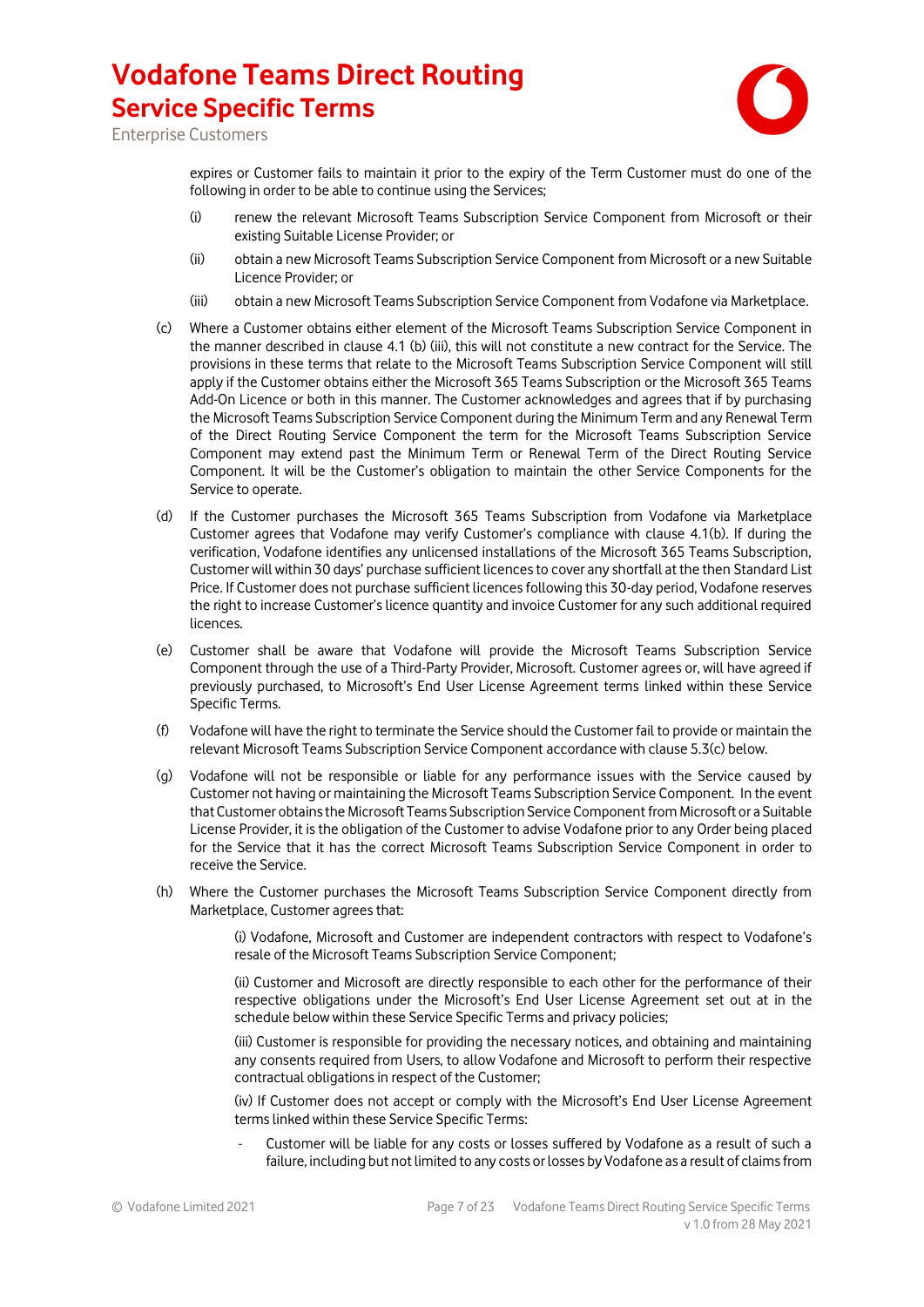

Enterprise Customers

Microsoft relating to a failure by Customer of accepting the Microsoft's End User License Agreement set out at in the schedule below within these Service Specific Terms; and

- Customer shall not use, access, or make available for use or access the Microsoft Teams Subscription Service Component, and Vodafone shall not be bound to procure the delivery of the Microsoft 365 Teams Subscription.
- (i) The inclusion of the Microsoft Teams Subscription Service Component or links to third party sites does not imply Vodafone's endorsement of the same and unless expressly stated elsewhere, Vodafone is not responsible or liable for third party materials or links.
- (j) Supply of the Microsoft Teams Subscription Service Component via Marketplace does not constitute a grant or waiver of any rights of the copyright owners.
- (k) Unless otherwise specified, the Microsoft Teams Subscription Service Component is for the use by the Customer or the Customer's internal use only.
- (l) Vodafone cannot guarantee that the Microsoft Teams Subscription Service Component will be fault free.
- (m) The Microsoft Teams Subscription Service Component supplied to Customer via Marketplace is on an 'as is' basis and Vodafone makes no warranties, express or implied, regarding their satisfactory quality, fitness for a particular purposes, reliability, timeliness, accuracy, completeness, security or that they are free from error, and therefore shall not be liable for any downtime, suspension or interruption including any resulting loss or claim resulting therefrom.
- (n) Vodafone will not be responsible for any data loss from Customers use or access to the Microsoft Teams Subscription Service Component.
- 4.2 **Direct Routing Service Component:** The Direct Routing Service Component will integrate Microsoft Teams with the PSTN to enable the ability to make and receive voice calls on Microsoft.
	- (a) **Sessions Border Controller Component:** Customer shall be aware that the SBC Component shall be supplied to Vodafone by Intrado Solutions Limited (**"Intrado"**), managed and deployed by Third-Party Provider, AudioCodes Limited (**"AudioCodes"**).
		- (i) Customer is aware that the SBC Component will be provided remotely via the Microsoft Azure Public Cloud. Vodafone is responsible for providing the services which transport data from one system to another system. Vodafone is not responsible for the systems from and to which the data is transported.
		- (ii) AudioCodes may from time to time conduct maintenance on the SBC Component which includes, but is not limited to, software upgrades. Should AudioCodes conduct maintenance on the SBC Component and the Service is impacted as a result, Vodafone will not be liable for any disruption to the Service.
	- (b) **Session Initiation Protocol Service Component:** Customer acknowledges that the Session Initiation Protocol Service Component will be provided to the Customer by Vodafone via the EVoPI. The Session Initiation Protocol Service Component will create a secure pathway between the Microsoft Teams Subscription Service Component and the SBC Component.
		- (i) The Customer must agree to the EVoPI Service Specific Terms and the EVoPI Commercial Terms in order to receive the Service (the "**Additional Service Terms**"). The Additional Service Terms are set out a[t www.vodafone.co.uk/terms.](http://www.vodafone.co.uk/terms) In the event of any conflict or inconsistency between these Service Specific Terms and the Additional Service Terms, the Additional Service Terms will take precedence for the purposes of the Session Initiation Protocol Service Component.
		- (ii) In the event of any conflict or inconsistency between these Service Specific Terms and the Additional Service Terms, these Service Specific Terms will take precedence for the purposes of the Microsoft Teams Subscription Service Component and the SBC Component.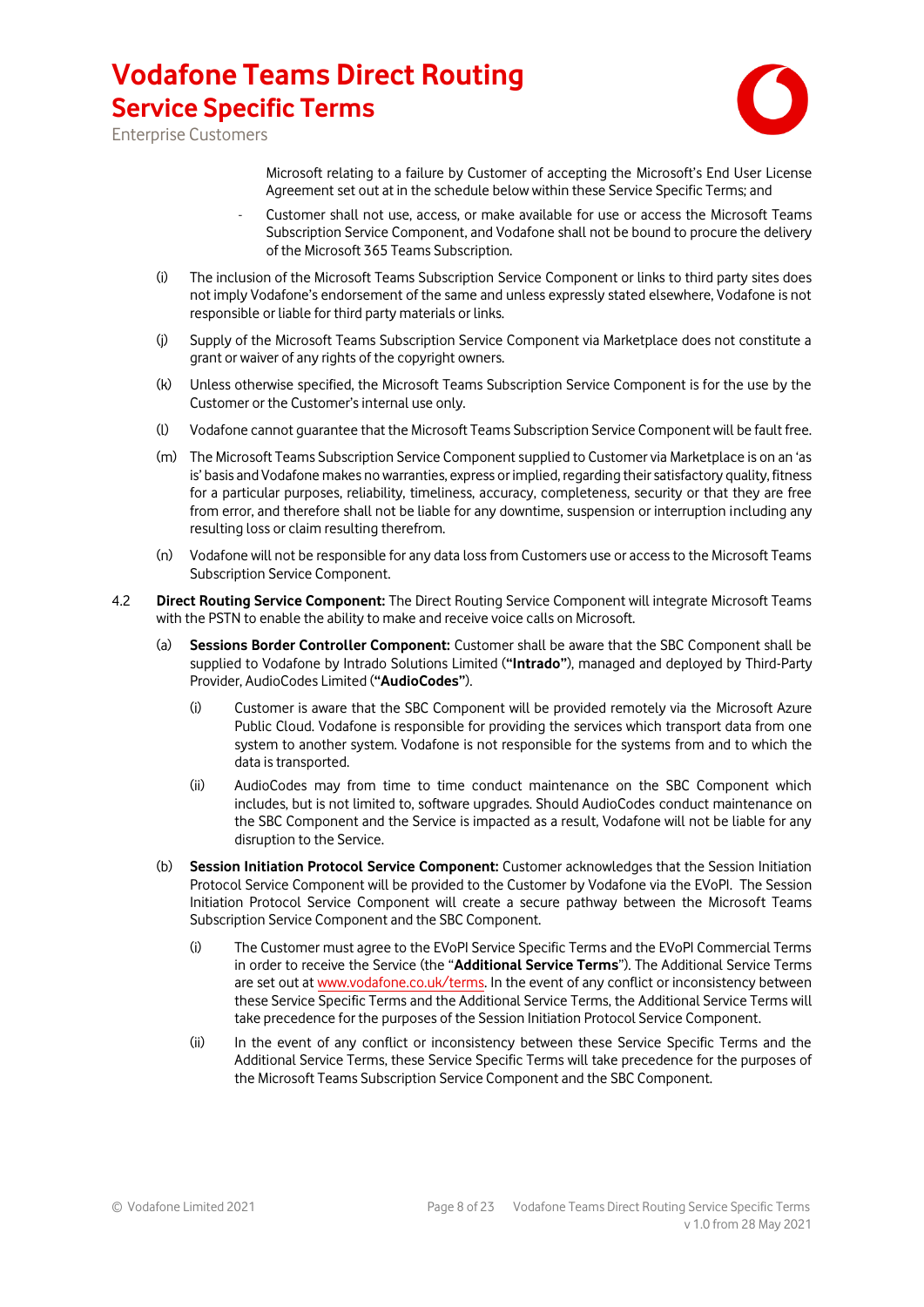

Enterprise Customers

### 4.3 **Equipment:**

- (i) Customer will use Customer Equipment in respect of the Microsoft Teams Subscription Service Component and the SBC Component. For the avoidance of doubt Vodafone will not provide the Customer with any Equipment in connection with the provision and use of the Service and shall have no liability to the Customer in respect of any Customer Equipment used in connection with the provision and use of the Service.
- (ii) In respect of Equipment for the Session Initiation Protocol Service Component the provisions within the Additional Service Terms shall apply.
- 4.4 **Encryption:** The Microsoft 365 Teams Subscription, the Microsoft 365 Teams Add-On Licence and SBC Component are hosted in the Microsoft Azure Public Cloud. All Service Traffic Data (which includes both Signalling and Media Traffic) will be encrypted using TLS and SRTP. The Customer accepts that the Service will be fully encrypted by default. The Customer understands that encryption is used to help protect the confidentiality, integrity and availability of the Service whilst traffic traverses the public internet and that a fully encrypted service reduces the confidentiality and integrity risks to the Service. The encryption options referred to in Clause 4.3 of the Additional Service Terms will therefore not be applicable to the Service.
- 4.5 **Customers own internet connection:** In order for Customer and Users to use the Service, they must provision their own internet connection and internet service from a Third-Party Provider or from Vodafone. Vodafone accepts no liability in respect of such internet connection or internet service in the event that it is provisioned from a Third-Party Provider.
- 4.6 **Security requirements:** Where Customer provisions their internet service from a Third-Party Provider, Customer must ensure that such Third-Party Provider meets the Customer's security and reliability requirements to carry their calls.
- 4.7 **Software Use:** Customer will not: (i) except to the extent that Applicable Law requires a provider to give Customer permission to do so, directly or indirectly, reverse engineer, decompile or disassemble the Software in any manner; (ii) copy, rent, lease, distribute, pledge, assign or otherwise transfer or encumber rights to the Software to any third party; or (iii) remove any proprietary notices or labels from the Software. All intellectual property rights in the Software, programming tools, methodology, reports, designs, drawings, diagrams, images and any other materials provided by Vodafone and/or its Licensorsremain the exclusive property of Vodafone and/or its Licensors. Customer will not use the Service to engage in the manufacture, use, distribution or transfer of counterfeit, pirated or illegal software. In the event that Customer becomes aware that any of its employees or agents have used the Service for any such activities (whether in the course of their duties or otherwise), Customer will inform Vodafone immediately to the extent that Customer may do so in accordance with Applicable Law. Customer must (i) at all times take reasonable precautions to protect any Customer Equipment which Software is loaded from unauthorised use; (ii) not, and must not try to, avoid, defeat, bypass, remove or deactivate any security measures included in the Software, including those that restrict its functions; (iii) not use the Service or Software in hazardous environments requiring fail-safe performance in which failure could lead to death, personal injury or severe physical, property or environmental damage; and (iv) not separate the components of the Software by installing them on different servers, or by upgrading or downloading them at different times.

#### 4.8 **Third-Party Providers:**

- (a) With respect to any Service Component provided by a Third-Party Provider, the Customer's use of the Service will be subject to the Customer accepting additional terms and conditions as advised by Vodafone and/or the Third-Party Provider. Failure to accept such terms and conditions may mean that Customer is unable to access the Service. Should any of the additional Third-Party Provider terms and conditions change, the obligations of the Customer under these Service Specific Terms will not change.
- (b) Vodafone may use a Third-Party Provider or the Vodafone Group that has the necessary authority to provide a Service Component where required by Applicable Law.
- (c) The Licensors shall have the benefit of any provisions in these Service Specific Terms which confer a right or benefit on the Licensor and each Licensor shall be entitled to enforce each such provision subject to and in accordance with the terms of the Order. Except as set out in this clause 4.8(c), a third party that is not a party to the Order has no rights under the Contracts (Rights of Third Parties) Act 1999 to enforce any term of the Order.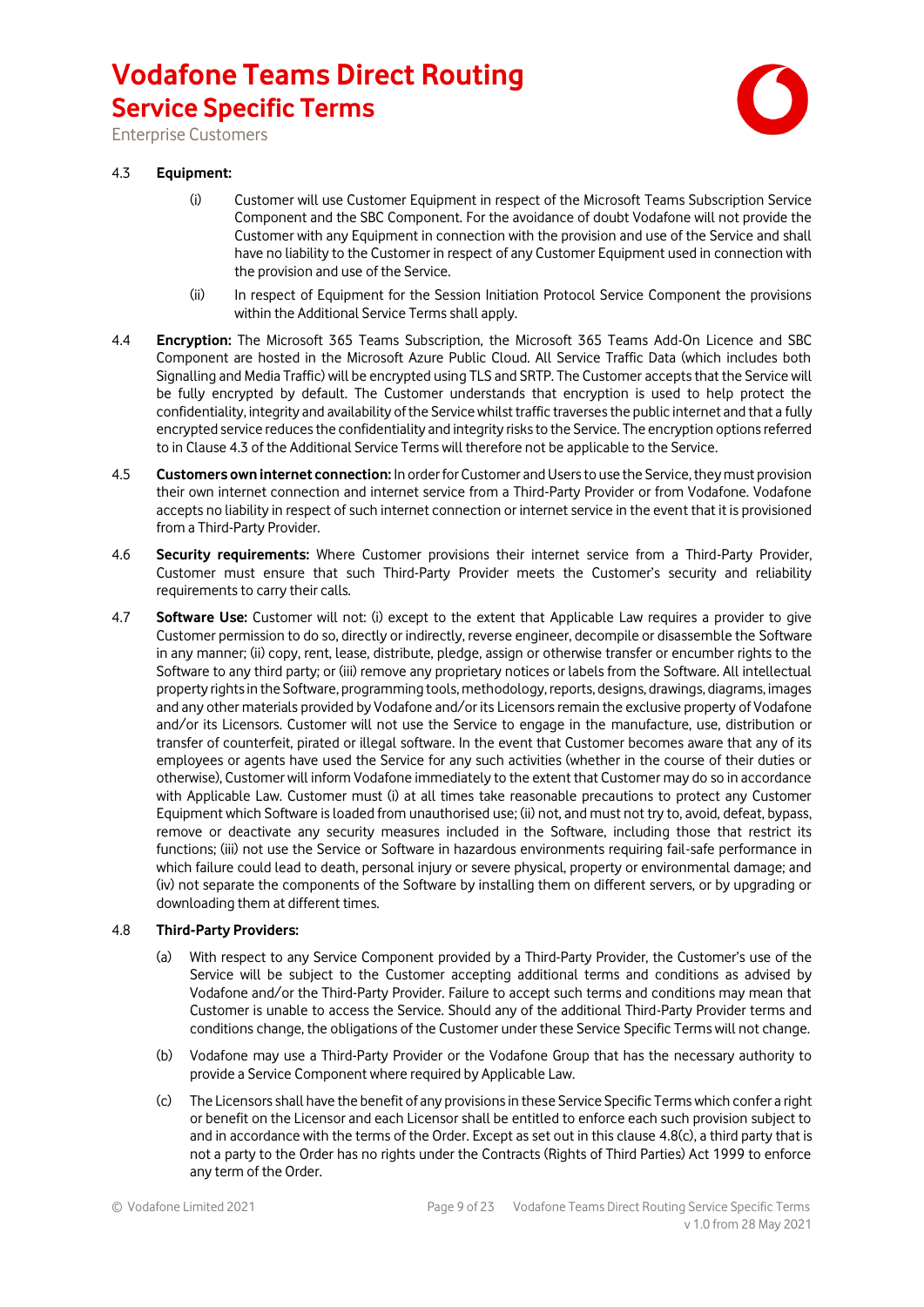

Enterprise Customers

- (d) Vodafone may limit access to or suspend the provision of the Service or any part of the Service without incurring any liability or obligation to Customer if a Third-Party Provider suspends or interrupts the provision of a Service Component or a Third-Party Provider has to suspend a Service Component in order to comply with any Applicable Law, regulation or code of practice or any order, instruction or request of a competent governmental, regulatory or other authority or of a Third-Party Provider.
- (e) If a Third-Party Provider terminates the Customer's right to use a Service Component, Vodafone will be excused from liability related to failure to deliver the Service.
- (f) With respect to the Microsoft Teams Subscription Service Component managed and provided by Microsoft the following shall apply:
	- (i) Customer shall not use the Microsoft Teams Subscription Service Component for any purpose, which Vodafone, acting reasonably, believes is abusive, a nuisance, illegal or fraudulent. Microsoft's End User License Agreement terms linked within these Service Specific Terms set out below constitute unacceptable use of the Microsoft 365 Teams Subscription.
	- (ii) Where a specific User is in breach of Microsoft's End User License Agreement terms linked within these Service Specific Terms set out below or in breach of these Service Terms, Vodafone shall be entitled to suspend each User's use of the Microsoft Teams Subscription Service Component. Vodafone shall notify Customer of its intention to do so where this is reasonably practicable, allowing an opportunity to remedy the alleged breach (where it is capable of remedy), otherwise Vodafone shall notify Customer as soon as reasonably practicable after the suspension. This right of suspension shall only apply during the period of breach, although reinstatement of the Microsoft Teams Subscription Service Component may be subject to the payment of a reconnection charge by Customer.
	- (iii) During any period of suspension, Customer shall continue to pay all Charges due in respect of the Services.
	- (iv) Customer shall keep any information or password(s) used to access the Microsoft Teams Subscription Service Component.
	- (v) Customer agrees that when using or accessing the Microsoft Teams Subscription Service Component they take full responsibility for:
		- files and data transferred or stored, and
		- maintaining all appropriate backups of files and data transferred or stored.
- 4.9 **Acceptable Use Policy**: Customer must comply with the Acceptable Use Policy as referred to in the General Terms and set out at [www.vodafone.co.uk/Acceptable-Use-Policy-Business.](http://www.vodafone.co.uk/Acceptable-Use-Policy-Business)
- 4.10 **Voice Traffic and Number Management:** Customer may use the Service to send voice traffic from the Microsoft Teams Subscription Service Component to the Public Voice Service. The Customer shall not be allocated numbers through this Service. The Customer shall be allocated numbers through the mandatory Public Voice Service and may point these numbers to the Customer's Microsoft Teams Subscription Service Component and present these numbers as the CLI for calls originated on the Microsoft Teams Subscription Service Component. The Customer shall only configure CLI for outbound calls that have been provisioned to the Customer by Vodafone for use with the Service and the Customer's Microsoft Teams Subscription Service Component. The Customer will not at any time manipulate or otherwise change or mask the network CLI of outbound calls. The Customer will always match the numbers provisioned through the Public Voice Service. To the extent the Customer wishes to use a Customer provided presentation number for outbound calls from the Microsoft Teams Subscription Service Component this must be agreed with Vodafone in advance. To the extent the Customer configures CLI for outbound calls from the Microsoft Teams Subscription Service Component the Customer shall comply with all Applicable Law associated with the use of those numbers, including respecting any geographic restrictions that may apply to the use of those numbers. If the Customer does not comply with these conditions, Vodafone may block any voice traffic originating from the Microsoft Teams Subscription Service Component.

#### 4.11 **Emergency Calls:**

(a) Emergency calls will be provided via the PSTN. Where this is provided by Vodafone, the following provisions apply.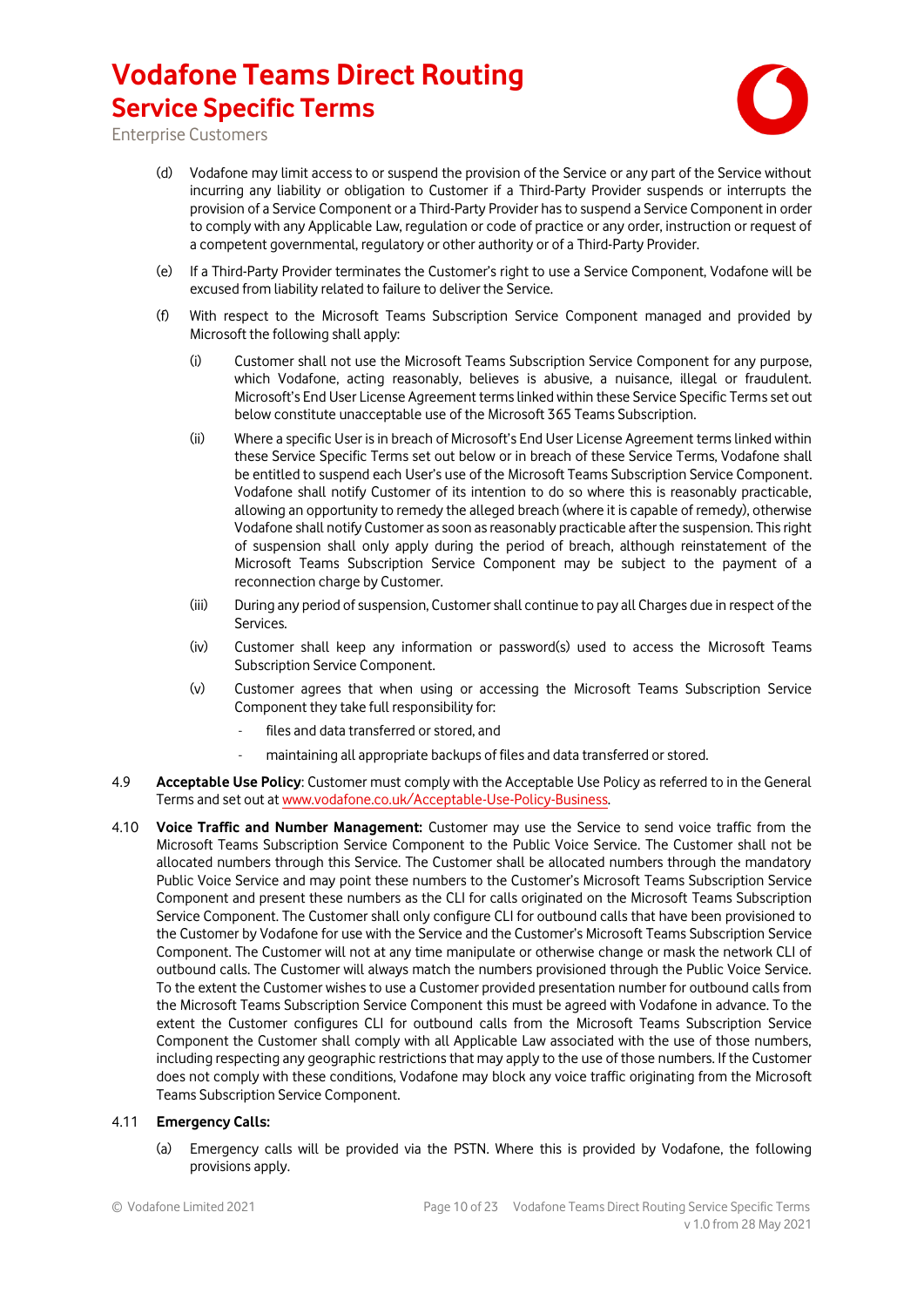

Enterprise Customers

- (b) **Availability:** Customer acknowledges that the Service, the quality, performance and available features of the Service and any Customer Equipment may be affected by: (i) the quality and speed of the internet connection; and (ii) other usage on the internet connection; and the Service will not function in the event of a power failure.
- (c) **Emergency Services Information:** Customer shall:
	- (i) provide Vodafone with complete and accurate Customer Site address information and not alter it in any way without giving Vodafone at least 10 days' written notice;
	- (ii) make Users accessing the SIP Trunking via a soft client that has not been supplied by Vodafone, aware that Vodafone will be unable to automatically determine their location if they make an emergency services call using the Service; and
	- (iii) ensure that such Users provide their location details in the event that they make an emergency services call using the Service.

#### (d) **Calling Line Identification ("CLI"):**

- (i) Customer shall comply with the Ofcom CLI Guidelines in relation to the use of geographic presentation numbers on outgoing calls which shall include but not be limited to ensuring that the Type 3/Type 4/Type 5 Presentation CLI displayed by Customer shall meet the following requirements:
	- It shall be a dialable number:
	- it shall be allocated to Customer or a third party, provided that where allocated to a third party, such party's permission must have been obtained by Customer; and
- (ii) it must not be a number that connects to a premium rate service or to a revenue sharing number that generates an excessive or unexpected call charge.
- (iii) Customer acknowledges that, unless otherwise agreed, on calls to emergency services the CLI that is used to locate the caller identifies the point of ingress into the PSTN rather than the Type 3 Presentation CLI being used. Accordingly, where calls are broken out to the PSTN in a location remote from the originating caller, Customer acknowledges that the emergency services may not automatically be able to identify the location from where the call was made.
- (iv) Customer agrees to indemnify, keep indemnified and hold harmless Vodafone from and against any actions, fines, losses (including without limitation any loss or damage to Vodafone's goodwill and/or reputation), liabilities, claims, demands, costs, expenses, whether or not the aforementioned was foreseeable, that arise from Customer's non-compliance with this 4.11(d).
- (e) **Suspension:** Customer acknowledges that the emergency services may not be available if the Service is suspended or is terminated pursuant to the terms of the Customer Agreement. Customer should endeavour to provide alternative means to support calls to emergency services in the event that the Service is unavailable.
- (f) **Notifying Users:** Customer agrees to ensure all Users and potential Users acknowledge and agree to the limitations of calling the emergency services using the Service and are advised of alternatives.
- (g) Notwithstanding anything included in the General Terms, Customer shall indemnify Vodafone from any losses incurred by Vodafone as a result of Customer's failure to comply with this clause 4.11 regarding Emergency Calling. For clarity, this clause 4.11(g) shall apply in the event of any act or omission by Customer in violation of the terms of this clause 4.11 or Vodafone provided guidance, that prevents or otherwise limits effective Emergency Calling for any User.
- 4.12 **Transfer of Usage Data:** Customer undertakes that, with respect to the Service, it shall provide Vodafone and/or its Licensors upon Vodafone's request with all relevant information as required by Vodafone and/or its Licensors, in order to provide the Services and/or to audit and monitor Customer's compliance with this Agreement and/or to allow Vodafone to comply with any agreement between Vodafone and any Licensor relating to the use of Software and/or the provision of any of the Service in force from time to time including a Customer Network Diagram which will include the location of the AudioCodes, as well as non-AudioCodes device(s) that are relevant to the voice network.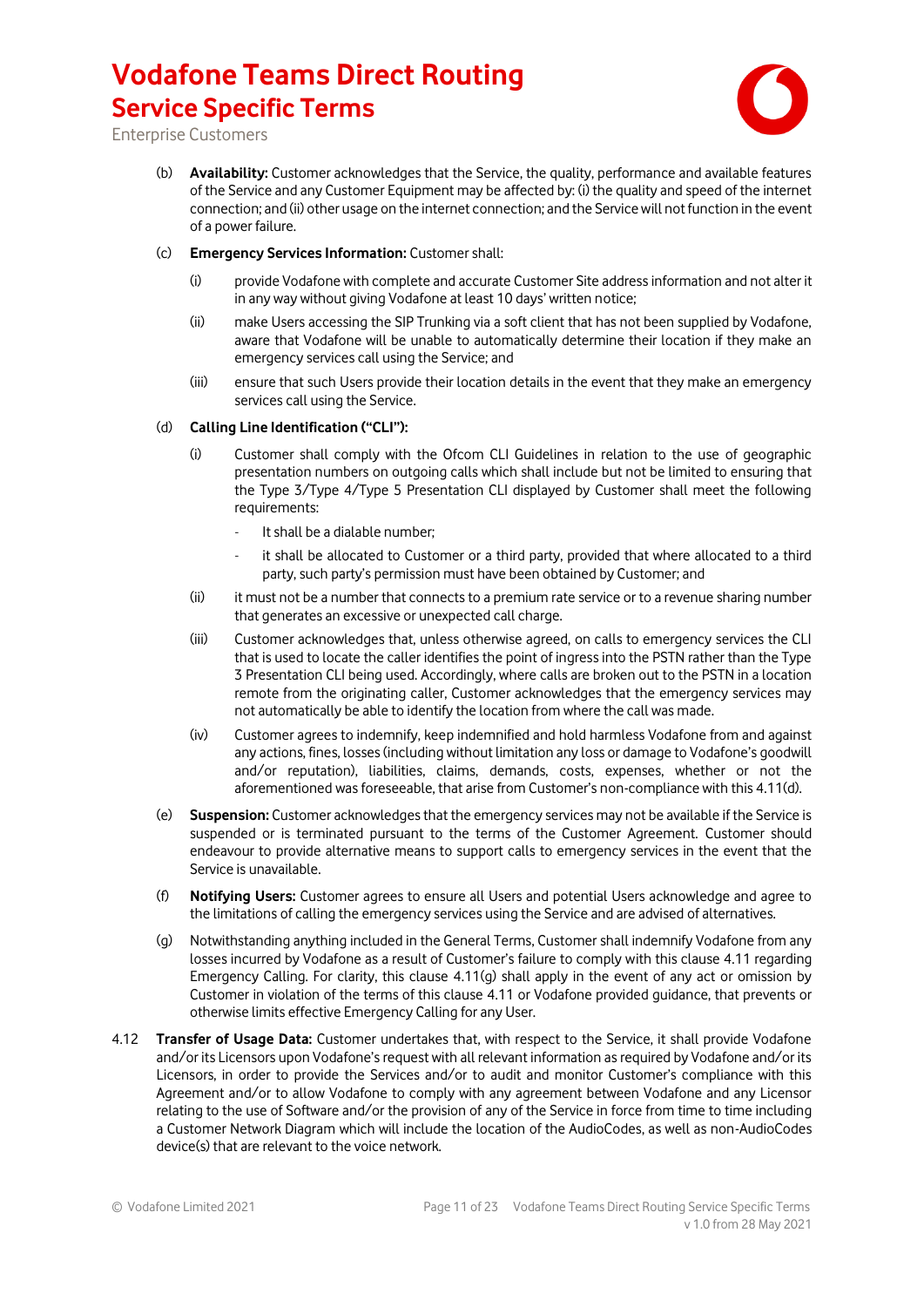

Enterprise Customers

#### 4.13 **Disruption to Service:**

- (a) Customer understands that each Service Component works independently to create the overall Service. Should one Service Component experience a disruption the Customer accepts that they will still be liable to pay for the Service as a whole.
- (b) Where Vodafone is obligated to escalate any technical incidents to a Third-Party Provider for resolution, Vodafone will escalate all incidents as set outwithin the Service Levels below. The Customer understands that Vodafone is not liable for any temporary interruptions to the Service that the Customer experiences as a result of any delay in escalation to the Third-Party Provider.
- 4.14 **Additional Customer's Responsibilities:** Customer understands that they are responsible for the following:
	- (a) Correctly provisioning any Customer Equipment that requires the ability to make and receive PSTN calls within Customers Microsoft Teams Subscription Service Component environment;
	- (b) Correctly applying the Microsoft Teams Subscription Service Component to any User's Customer Equipment that will use the Service;
	- (c) Ensuring that for any User, the Microsoft 365 Teams Add-On Licence is applied to the Microsoft 365 Teams Subscription;
	- (d) All Customer Equipment that is used to access the Service is suitably specified and running a compatible Operating System as set out in the Service Specification;
	- (e) Register with Vodafone's Digital Enablement Platform ("**DEP**"). Customer acknowledges that a 24-hour registration shall apply;
	- (f) Assign Direct Dial Inwards telephone numbers to each User via DEP;
	- (g) Configure the Microsoft Teams Subscription Service Component telephone system features via Customer's own Microsoft admin centre;
	- (h) Assign a single technical point of contact for any issues or Incidents in relation to the Service;
	- (i) Provide, if requested by Vodafone, a Customer network diagram that shall detail the location of any AudioCodes's Equipment together with any Customer Equipment and Equipment that is relevant to the Customer's use of the Service;
	- (j) Provide Vodafone with all appropriate Customer site information, including company name, street address, company telephone and e-email information and notify Vodafone immediately if any changes should arise;
	- (k) Supply any further information on request by Vodafone may require in order to deploy the SBC Component.
- 4.15 Vodafone will not be responsible or liable for any performance issues with the Service caused by Customer not fulfilling or complying with is obligations contained in clause 4.14. Vodafone will have the right to terminate the Service in accordance with clause 5.3(d) below should the Customer not fulfil or comply with is obligations contained in this clause.

### 5. Renewal and Termination of the Service:

#### 5.1 **Termination**

- (a) Customer shall be entitled to terminate these Service Specific Terms in whole, or in part (subject to the limitations contained within clause 5.1(b) below) at any time throughout the duration of the Term by giving not less than 30 days written notice. Where Customer terminates before the end of the Term, Customer shall be subject to the Recovery Charges as set out in the Commercial Terms and the Additional Service Terms.
- (b) Where Customer chooses to terminate this Agreement in part by cancelling selected Service Components, the following limitations apply:
	- (i) Customer may retain Microsoft Teams Subscription Service Component but cancel the Direct Routing Service Component;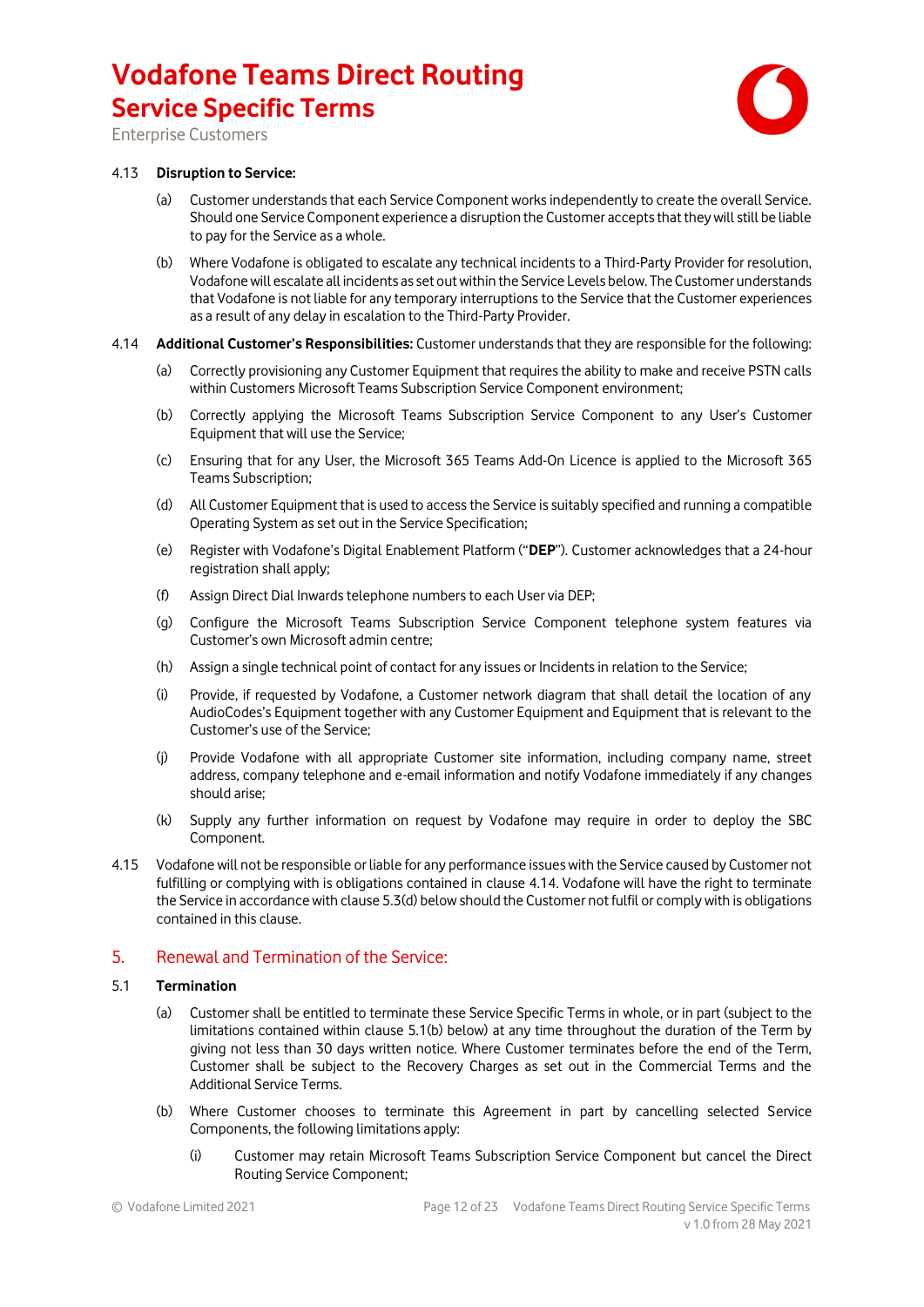

Enterprise Customers

- (ii) Customer may retain the Microsoft 365 Teams Subscription Component but cancel the Microsoft 365 Teams Add-On Licence Component and the Direct Routing Service Component;
- (iii) Where Customer has purchased either element of the Microsoft Teams Subscription Service Component from Marketplace and elects to cancel the Microsoft Teams Subscription Service Component, Customer may not retain the Direct Routing Service Component; and
- (iv) Where Customer has purchased any element of the Microsoft Teams Subscription Service Component from Marketplace, Customer is not permitted to retain the Microsoft 365 Teams Add-On Licence Component in isolation.
- (c) Customer understands that if they serve notice in accordance with clause 5.1(a) to terminate these Service Specific Terms Customer must also service notice to terminate the Session Initiating Protocol Service Component pursuant to the Additional Service Terms otherwise Customer will remain liable for any Charges in relation to the Session Initiating Protocol Service Component in accordance with the Additional Service Terms.
- 5.2 The Customer understands that termination of any individual Service Component will mean Customer cannot continue to the receive the Service as a whole. For any Service Component that is retained, Customer will remain liable for all Charges related to the retained Service Component in accordance with the Commercial Terms and the Additional Service Terms.
- 5.3 Vodafone shall, in addition to any other rights and remedies of Vodafone, be entitled to terminate these Service Specific Terms and/or any Order for the Service in whole or in part with immediate effect on written notice to Customer if:
	- (a) any agreement between Vodafone and a Licensor which relates to the Service is terminated; or
	- (b) any agreement between Vodafone and a Licensor is varied in a manner that means Vodafone can no longer comply with any material provision of this Agreement.; or
	- (c) Customer fails to purchase or maintain any of the Service Components; or
	- (d) Customer does not fulfil or comply with is obligations contained in clause 4.14 above.
- 5.4 In the event that either clause 5.3(a) or clause 5.3(b) applies in respect of the SBC Component only, (and Customer purchased the Microsoft Teams Subscription Service Component from Vodafone via the Marketplace) Customer will have the following options:
	- (a) retain the Microsoft Teams Subscription Service Component; or
	- (b) terminate the Microsoft Teams Subscription Service Component.
- 5.5 In the event that either clause 5.3(a) or clause 5.3(b) applies in respect of the SBC Component only, the Customers rights and remedies in respect of the Session Initiating Protocol Service Component shall be in accordance with the Additional Service Terms.
- 5.6 In the event that clauses 5.3(a), 5.3(b) and/or 5.4(b) apply, Vodafone will credit Charges paid in advance in relation to the terminated Service Component for the period following termination and Customer will not be liable for any further Charges.
- 5.7 In the event that clause 5.3(c) or clause 5.3(d) applies, Customer will be liable for the Recovery Charges in accordance with the Commercial Terms and the Additional Service Terms.

#### 5.8 **Renewal**

- (a) If at the end of the Minimum Term the Customer wishes to renew the Service for a Renewal Term as defined in the Commercial Terms, the Customer understands that the Service can be renewed:
	- (i) in whole, including all three Service Components, with Customer taking out a Microsoft Teams Subscription Service Component directly from Vodafone via Marketplace ("**Whole Renewal**"); or
	- (ii) (if the Customer brought their existing Microsoft 365 Teams Subscription in accordance with clause 3.1(a)(ii) of these Service Terms to the Service at the point of purchase of the Service and either (i) the term of that existing subscription has not yet expired or (ii) the Customer intends to renew or purchase a new subscription from a Suitable Licence Provider), in part, which includes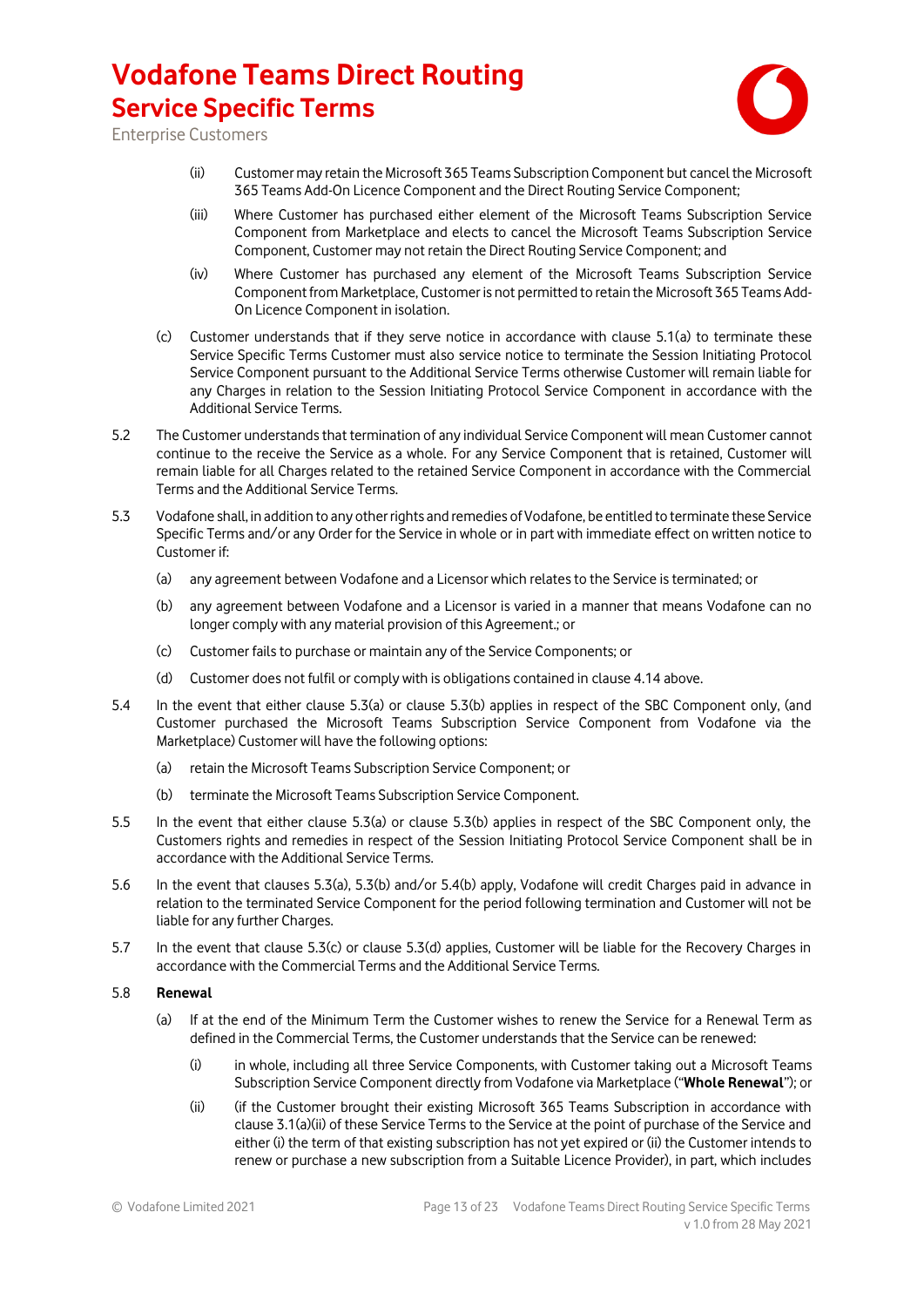

Enterprise Customers

the Microsoft 365 Teams Add-On Licence, SBC Component and Session Initiation Protocol Service Component only (**"Partial Renewal A**"); or

- (iii) (if the Customer brought their existing Microsoft 365 Teams Subscription in accordance with clause 3.1(a)(iii) of these Service Terms to the Service at the point of purchase of the Service and brought their existing Microsoft 365 Teams Add-On Licence in accordance with clause 3.1(b)(ii) of these Service Terms to the Service at the point of purchase of the Service and either (i) the term of that existing Microsoft 365 Teams Subscription and Microsoft 365 Teams Add-On Licence, has not yet expired or (ii) the Customer intends to renew or purchase a new Microsoft 365 Teams Subscription and Microsoft 365 Teams Add-On Licence from a Suitable Licence Provider), in part, which includes the SBC Component and Session Initiation Protocol Service Component only, ("**Partial Renewal B**").
- (b) If Customer undertakes Partial Renewal A or Partial B Customer agrees and acknowledges that the provisions of clauses 4.1(b) and 4.1(g) shall apply.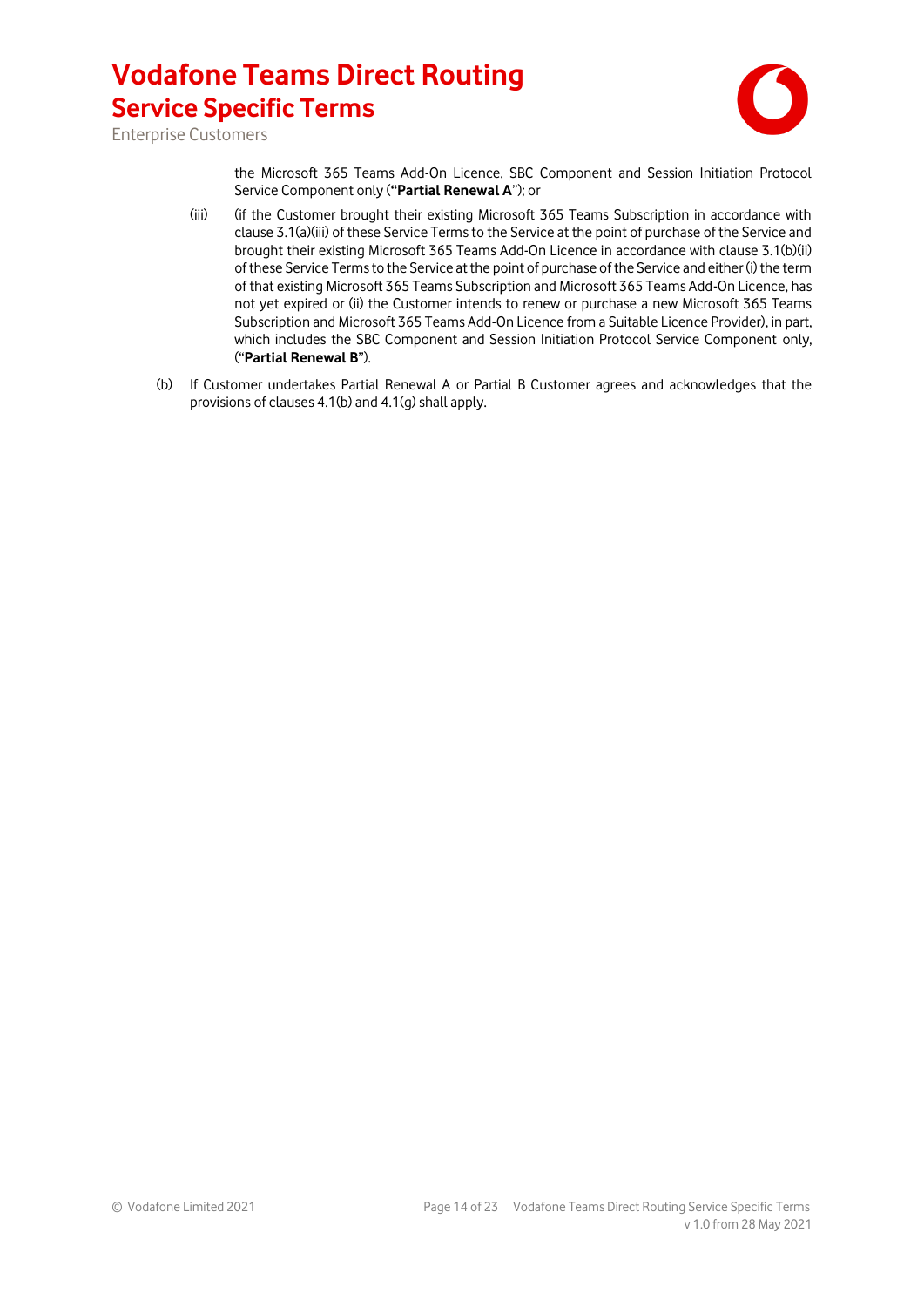Enterprise Customers

### 1. Service Components:

- 1.1 The Service comprises separate Service Components being the:
	- (c) **Microsoft Teams Subscription Service Component,** being**:**
		- a. Microsoft 365 Teams Subscription; and the
		- b. Microsoft 365 Teams Add-On Licence; and the

#### (d) **Direct Routing Service Component,** being**:**

- a. SBC Component; and the
- b. Session Initiating Protocol Service Component.
- 1.2 The Service Components are illustrated below:

### **Deconstructing Direct Routing**

#### . To provide Direct Routing, three core components are required

- Parts (2) and (3) are provided by Vodafone as a managed service
- Part (1)can be sold by Vodafone, but it's owned and managed by the customer (the new Phone System is self-contained within the customer's Teams environment, from Microsoft)





Microsoft Teams certified Session Border Controller (SBC) in Azure

A SIP based Voice over IP service to provide PSTN connectivity

Vodafone area of responsibility

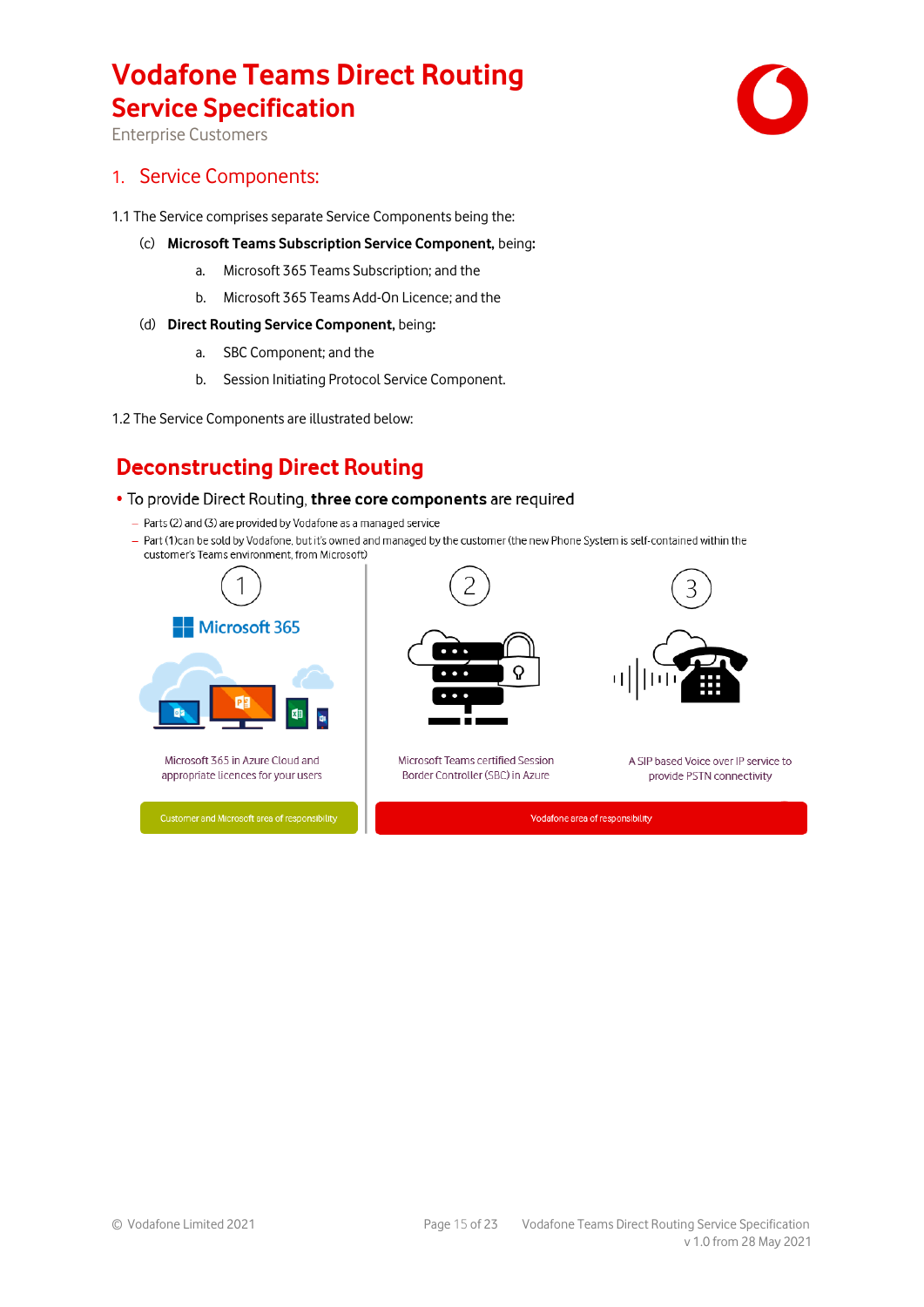

Enterprise Customers

1.3 The Microsoft Teams service allows Third Party providers, to connect PSTN to a customer's Microsoft Teams tenant ("Direct Routing") SBC platform in Microsoft Azure connecting a secure pathway between the Customer's Microsoft Teams and an SBC. The technical components of the Service are illustrated and explained in more detail below:



#### 1.4 **Microsoft Teams Subscription Component**

- (a) Microsoft 365 is the latest unified communications and collaboration product to be launched by Microsoft, following the previous products: LCS, OCS, Lync, Skype for Business.
- (b) Microsoft 365 allows customers to collaborate, meet, call and connect business applications.
- (c) Microsoft 365 can be enabled to make and receive telephone calls via the PSTN once the Microsoft 365 Teams Add-On Licence is purchased. This will allow the Customer's Users and / or Devices to be assigned with DDI numbers and the ability to make outbound and / or receive inbound telephone calls.

#### 1.5 **Direct Routing Service Component**

- (a) The Direct Routing Service Component is the configuration items within the Customer's Microsoft 365 Teams Subscription environment that allows the use of the Session Initiating Protocol Service Component for routing of voice calls. Once configured on the customer's Microsoft 365 Teams Subscription environment, the Direct Routing Service Component creates a secure pathway between the Microsoft 365 Teams Subscription and the SBC Component. The SBC Component then manages the connection into the Session Initiating Protocol Service Component.
- (b) The Session Initiating Protocol Service Component runs over the public internet (irrespective of the internet service provider) and is used to deliver the PSTN element of the Direct Routing Service Component by enabling voice calls to be established over an IP connection. When modelling the number of SIP channels required, it's useful to think of Microsoft Teams as the 'PBX' or telephone system. If a customer is moving from a traditional on-premise PBX that has 100 extensions (users) and an ISDN service with 30 channels, you should model your new Teams Phone System with 100 users and 30 SIP channels.
- (c) By default, incoming calls will ring on all active endpoints currently registered to the User. The Microsoft 365 Teams Subscription Service Component notifies Users of an incoming call by displaying a notification that includes the caller's name (when available from the Customer's corporate directory or contact list).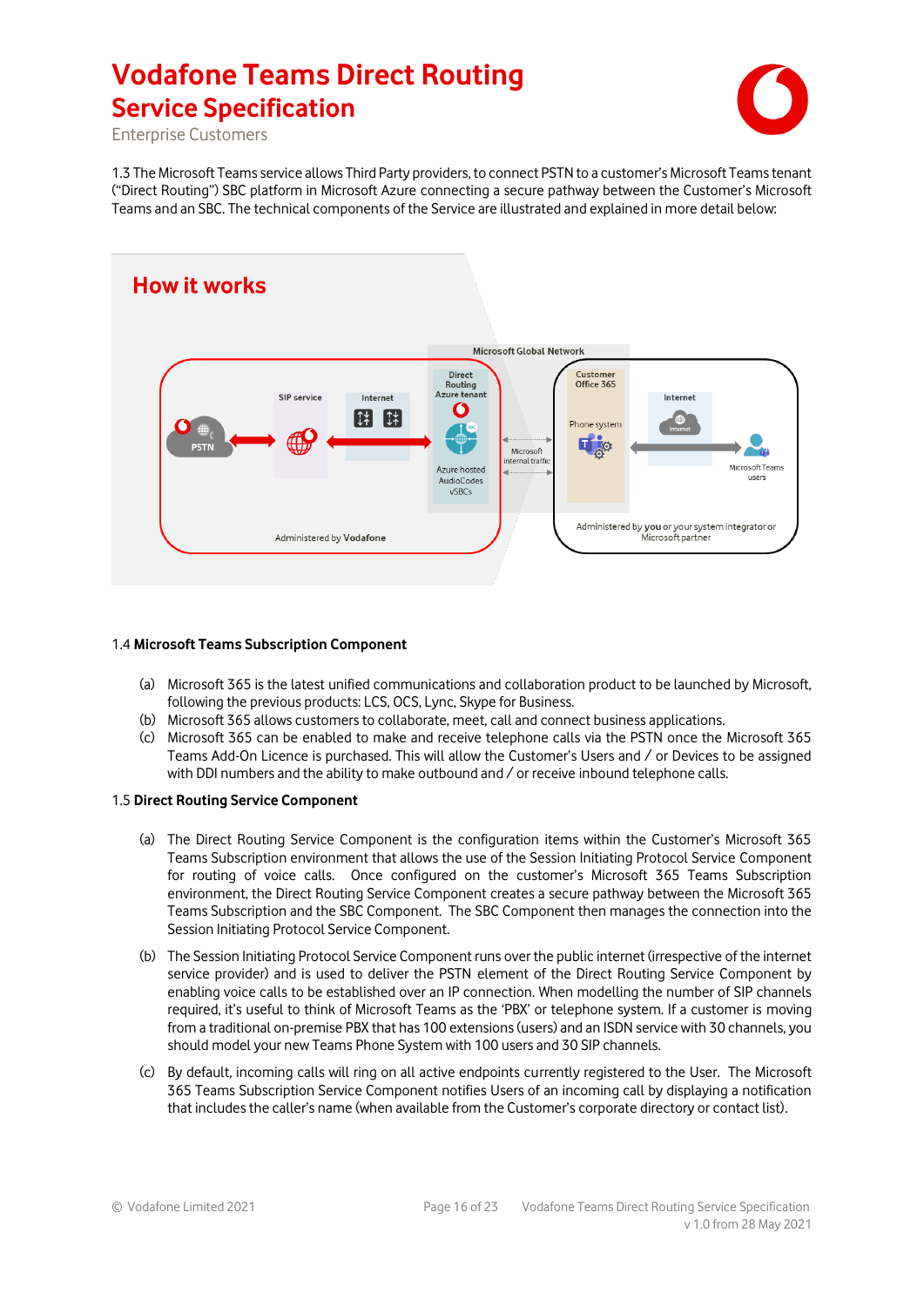

Enterprise Customers

### 2. Customer Requisites

#### **Microsoft Teams Subscription Service Component**

- (a) In order to receive the Service, the Customer must have a Microsoft 365 Teams Subscription and one of the following Microsoft 365 Teams Add-On Licence:
	- Microsoft 365 Business Voice (without Calling Plan) with Vodafone Direct Routing (<300 users); or
	- Microsoft 365 Phone System (without Calling Plan) with Vodafone Direct Routing (300+ users); or
	- Microsoft 365 Business Voice (without Calling Plan (<300 users); or
	- Microsoft 365 Phone System (without Calling Plan) (300+ users); or
	- Vodafone Direct Routing for Microsoft Teams (provisioning of Direct Routing Service Component only for <300 users); or
	- Vodafone Direct Routing for Microsoft Teams (provisioning of Direct Routing Service Component only for 300+ users); or
	- Vodafone Direct Routing for Microsoft Teams add on for E5 only (provisioning of Direct Routing Service Component only for 300+ users)
- (b) The type of Microsoft 365 Teams Add-On Licence that the Customer will require will vary dependent on the relevant Purchase Journey referred to in the Service Specific Terms.
- (c) It is the Customer's responsibility to ensure that all devices used to access the service are suitably specified and running a compatible Operating System which are illustrated below:

| <b>Operating System Vendor</b> | <b>Software Version</b>                                                                                                                                                                       |
|--------------------------------|-----------------------------------------------------------------------------------------------------------------------------------------------------------------------------------------------|
| <b>Windows</b>                 | Windows 10                                                                                                                                                                                    |
|                                | Windows 8.1                                                                                                                                                                                   |
| MacOS X                        | Mac OS X 10.11 El Capitan or later                                                                                                                                                            |
| <b>iOS</b>                     | Support is limited to the two most recent major versions of iOS<br>When a new major version of iOS is released, the new version of iOS and the<br>previous version are officially supported   |
| Android                        | Support is limited to the last four major versions of Android<br>When a new major version of Android is released, the new version and the<br>previous three versions are officially supported |

### 3. Numbering

- (a) In the UK the Microsoft Teams Direct Routing Service integrates into the PSTN, and Vodafone support direct dial inwards ("**DDI**") numbers with no practical limit on the number and size of DDI ranges that a Customer can use, within the overall limit of MS Teams.
	- i. DDI numbers can be provided in the following ways:
		- 1. Customer can have new numbers
		- 2. Customer can move from an existing Vodafone product
		- 3. Customer can "port-in" from another provider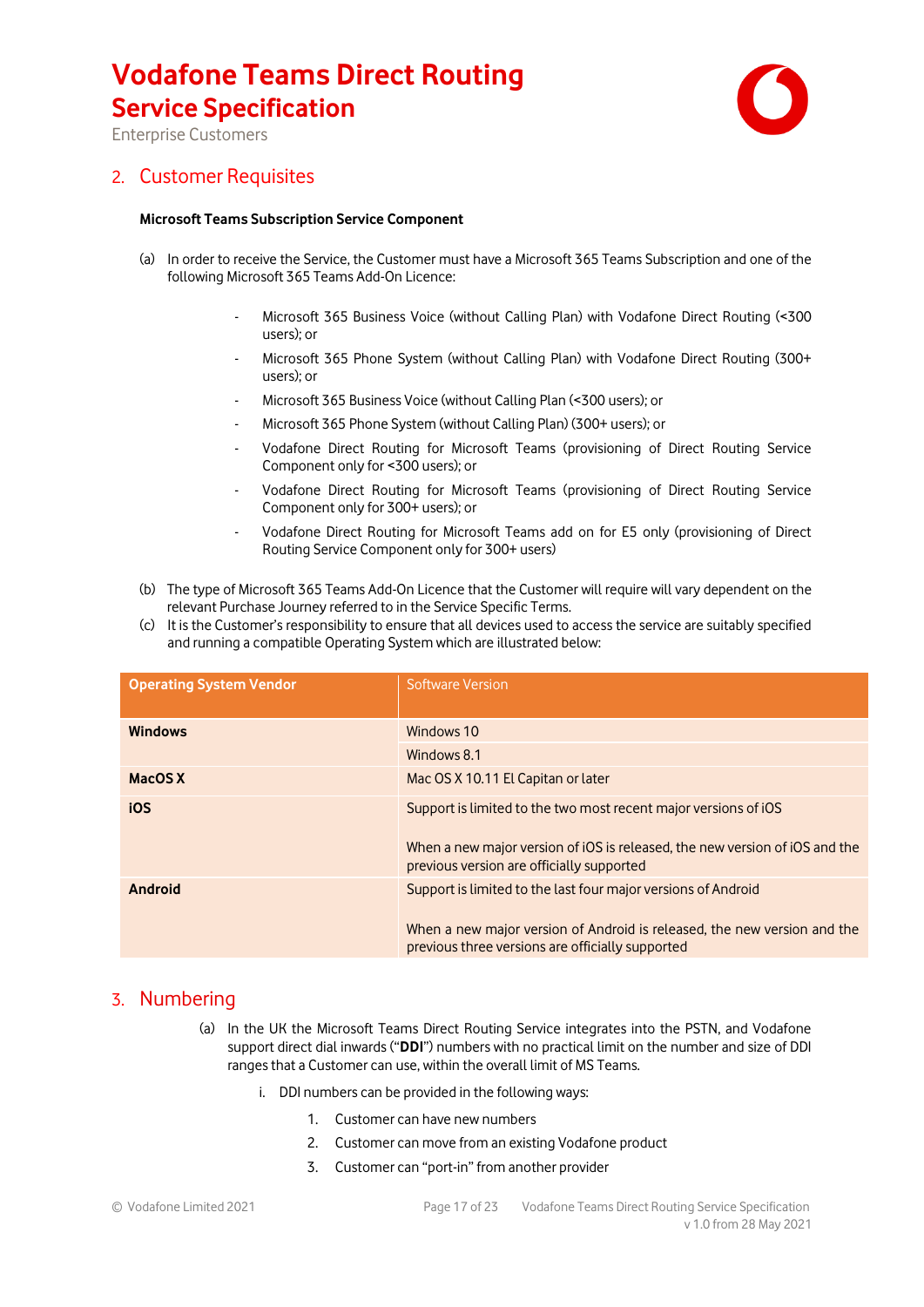

Enterprise Customers

- ii. The Microsoft Teams Direct Routing service numbers can be associated to:
	- 1. Individual Users associated by their email address
	- 2. Resources associated by their email address (i.e. conference rooms)
	- 3. Fixed or common area devices, for example IP Phones connected to the local area network or conferencing devices.
- iii. One DDI number will be allocated by the Customer's Microsoft Teams administrator to each voice enabled User, device or resource as stated above.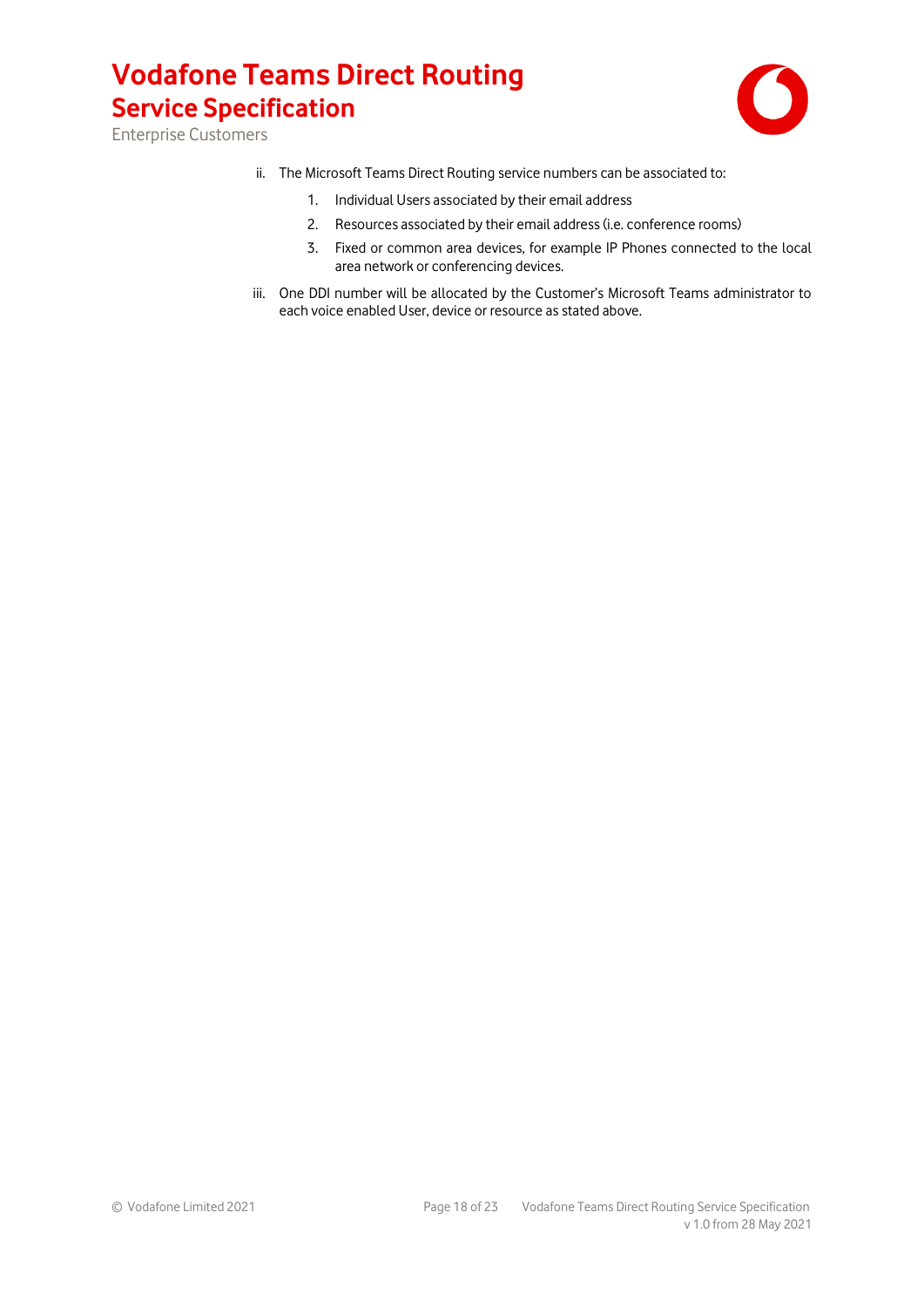# **Vodafone Teams Direct Routing Service Service Levels**



Enterprise Customers

### 1. Incident Management

- (i) The Vodafone service desk is the single point of contact for your nominated service Administrator(s) to communicate Incidents to Vodafone. The Service Desk is open 24x7x365.
- (ii) Incidents shall be deemed to: (i) commence when Acknowledged by Vodafone; and (ii) end when Vodafone advises Incident resolution. The Customer will be deemed to have been advised if Vodafone has made reasonable attempts to contact the Customer.
- (iii) Vodafone may need to carry out essential maintenance or network upgrades to the Service and/or equipment from time to time ("Maintenance"), and such Maintenance may necessitate temporary interruptions to the Service ("Interruptions"). Vodafone will use reasonable endeavours to minimise the number of Interruptions and any subsequent disruption to the Customer. The Customer is responsible for notifying its Users or Third-Party Providers of any Interruptions, as may be required.
- (iv) Customer agrees that Vodafone will be excluded from all liability in respect of any Interruptions to the Service in the event that:
	- a. Microsoft carry out any Maintenance of the Microsoft Teams Subscription Service Component; or
	- b. AudioCodes carry out any Maintenance of the SBC Component.

#### 2. Severity Levels of Incidents and Incident Resolution Time

- (i) Vodafone aims to resolve Incidents within the Incident Resolution Time (see table in clause 1(b)(ii)(g) below). Vodafone cannot guarantee that this will be possible in all circumstances and consequently does not offer compensation if this target is not achieved.
- (ii) There will be no Incident Resolution Service Levels for failures of the Service that are caused by failures of the public internet.
- (iii) Initially Vodafone will determine whether the Incident is the fault, incident or problem of the;
	- 1. Microsoft 365 Teams Subscription; or the
	- 2. Microsoft 365 Teams Add-On Licence; or
	- 3. Sessions Border Controller Component; or the
	- 4. Session Initiation Protocol Service Component
- (iv) In the event that Vodafone determines the Incident is the fault, incident or problem of any element of the Microsoft Teams Subscription Service Component Vodafone may direct Customer to Microsoft to resolve the Incident and the Microsoft 365 end user licence agreement set out at in the schedule below shall govern the Incident resolution and any applicable target Incident resolution times.
- (v) In the event that Vodafone determines the Incident is the fault, incident or problem of the Sessions Initiation Protocol Service Component the Additional Service Terms shall govern the Incident resolution and any applicable target Incident resolution times. For the avoidance of doubt, applicable target Incident resolution times contained within the Additional Service Terms shall commence from the time the Incident is **Acknowledged by Vodafone in accordance with clause 1(b) above.**
- (vi) In the event that Vodafone determines the Incident is the fault, incident or problem of the Sessions Border Controller Component the table below gives the target Incident Resolution Times, depending on the severity of the Incident.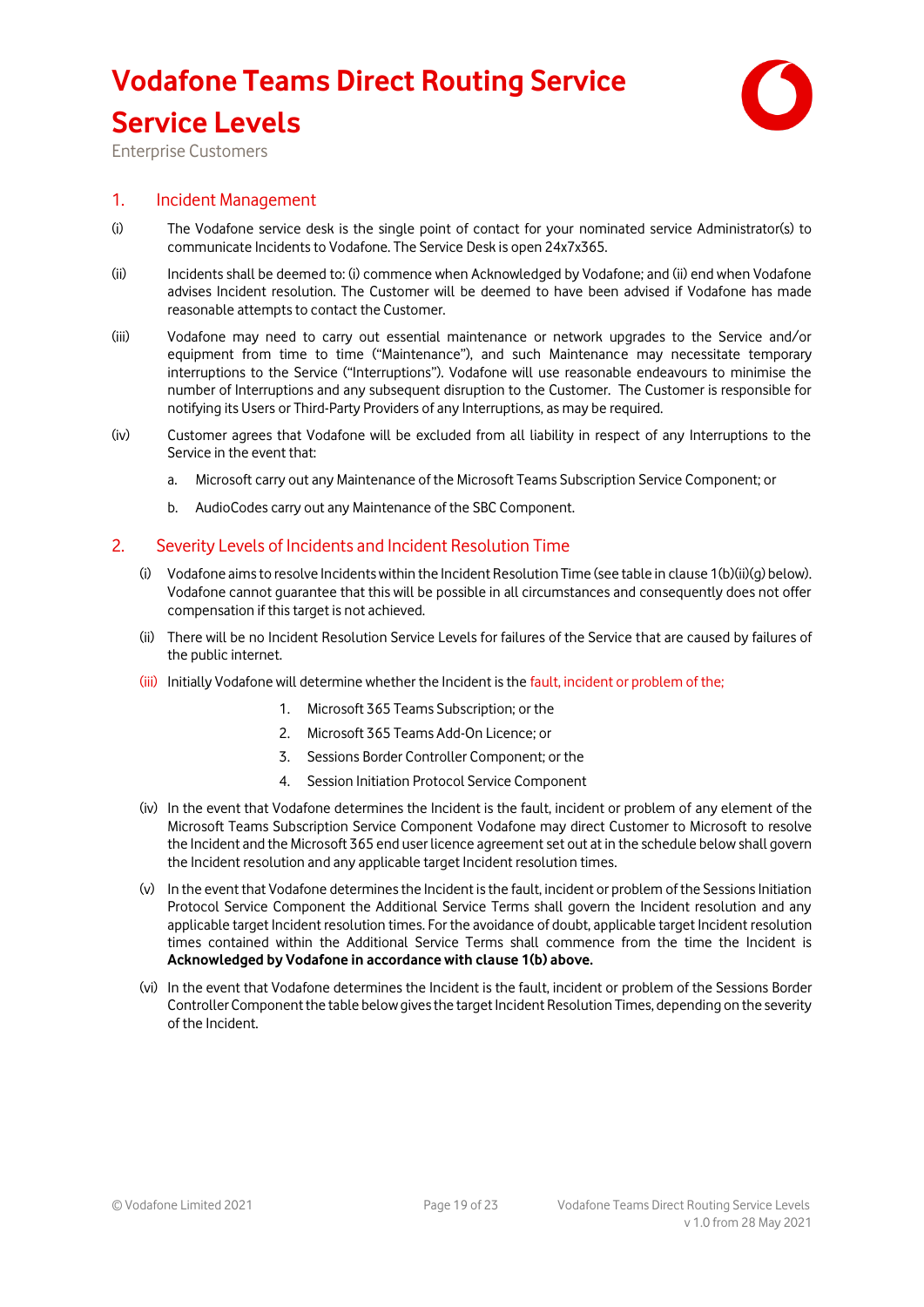# **Vodafone Teams Direct Routing Service**



**Service Levels**  Enterprise Customers

| <b>Severity Level</b> | <b>Description</b>                                                                              | <b>Target Incident Resolution</b><br><b>Time</b> |
|-----------------------|-------------------------------------------------------------------------------------------------|--------------------------------------------------|
| Level 1               | <b>Total loss of Service</b>                                                                    | 24 hours                                         |
| Level 2               | Partial loss of Service for any one User                                                        | 24 hours                                         |
| Level 3               | Service quality issue (e.g. congestion or call quality or<br>call failures in either direction) | 48 Working Hours                                 |
| Level 4               | Minor issue (e.g. feature not working or intermittent   72 Working Hours<br>fault)              |                                                  |

(vii) The times for resolution of Incidents under this section will not apply to any Incidents with performance reporting, or that arise during a scheduled maintenance window or as a result of, or in connection with, an Excluded Event.

(viii) Vodafone shall not be liable for any failures of the Service that are caused by failures of the public internet.

### 3. Service Level Availability

(i) The Service is intended to be Available 24 hours a day, each day of the year and is provided by Vodafone 24 hours a day, 365 days a year. The Service is engineered to meet the following Availability measures which are industry standard for switched telephony services:

| Type of installation                                                                | Availability |
|-------------------------------------------------------------------------------------|--------------|
| End-to-end service (to public internet hand over   99.9%<br>l Vodafone Network SBC) |              |

- (ii) Vodafone shall not be liable for any failure to meet the specified Service Levels to the extent that such failure is due to Service Components owned or managed by Third Party Providers. Any such failure is the responsibility of the Third-Party Provider to resolve.
- (iii) Vodafone shall not be liable for any failure of the Service to meet the specified Service Levels to the extent that such failure is due to any other act or omission by Customer which prevents Vodafone from performing the Service or is a direct result of any interruptions or maintenance activities agreed with Customer.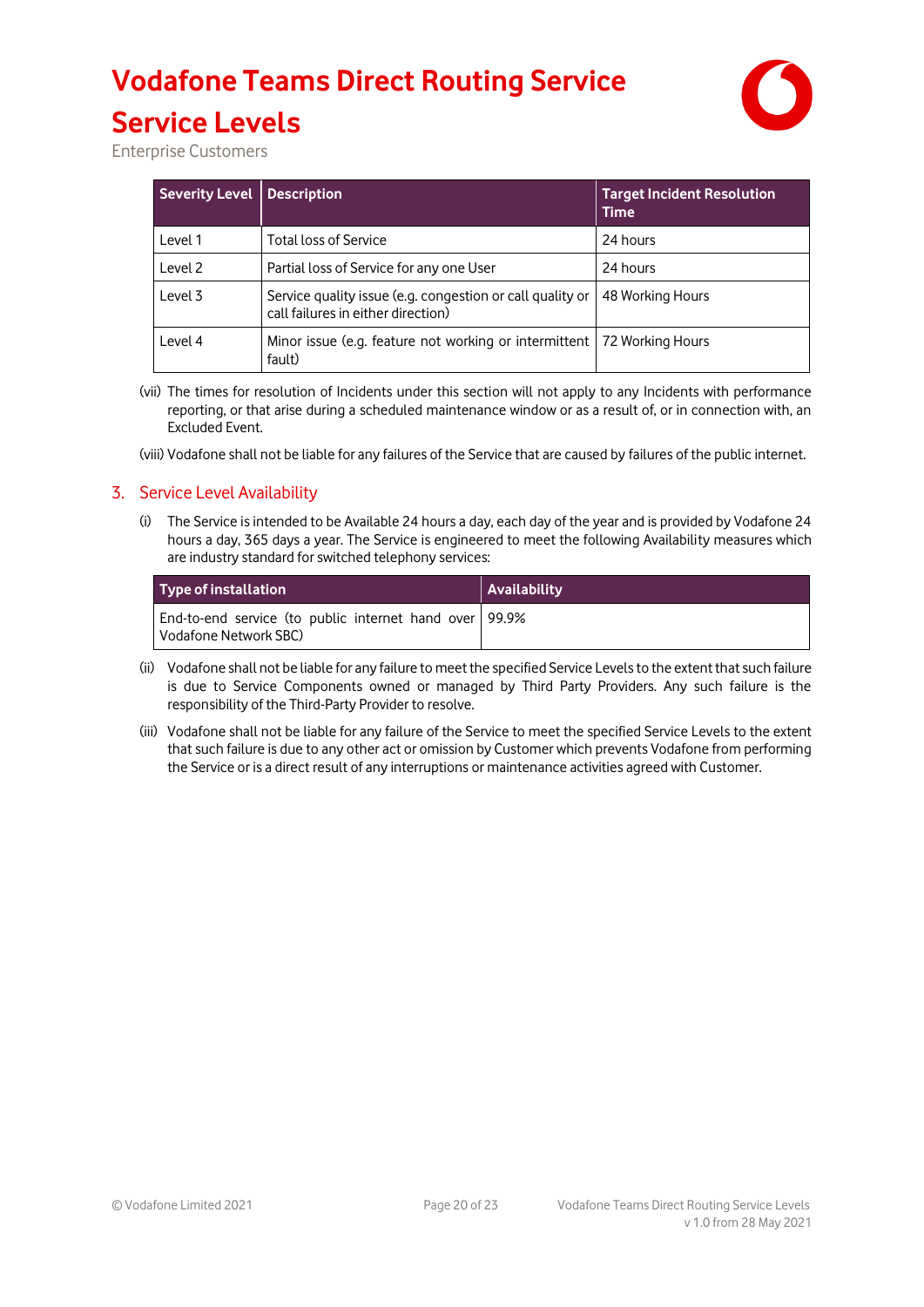# **Vodafone Teams Direct Routing Service Microsoft End User License Agreement**



**Enterprise Customers**

### 1. Microsoft End User Licence Agreement

The Customer understands that it must agree to one of the following end user license terms as linked below in order to receive and use the Service. The end user licence terms Customer needs to select is based on which 365 Teams Add-On Licence Customer has purchased. The different 365 Teams Add-On Licence options are detailed in the Service Specification.

<https://www.microsoft.com/licensing/terms/productoffering/AudioServices/MCA#Availability>

<https://www.microsoft.com/licensing/terms/productoffering/Microsoft365/MCA#Availability>

Agreement

© Vodafone Limited 2021 Page 21 of 23 Vodafone Teams Direct Routing End User Licence

v 1.0 from 28 May 2021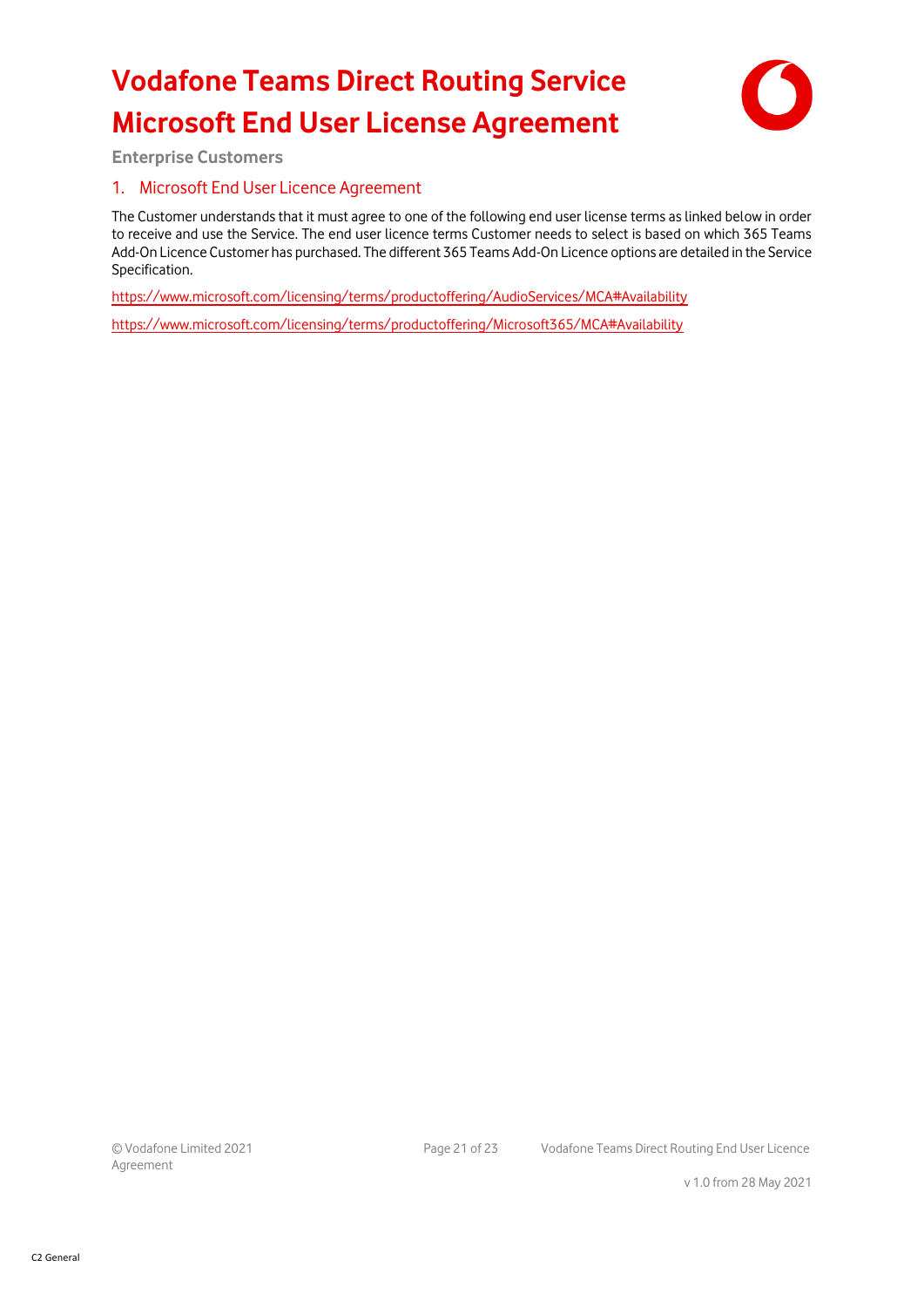# **Vodafone Teams Direct Routing**



## Service Specific Terms

Vodafone Business Customers

| <b>AudioCodes Limited</b>  | a Third-Party Provider managing and deploying the SBC Component                                                                                                                                                                          |  |
|----------------------------|------------------------------------------------------------------------------------------------------------------------------------------------------------------------------------------------------------------------------------------|--|
| <b>CLI</b>                 | means calling line identification                                                                                                                                                                                                        |  |
| <b>Emergency Calling</b>   | means a call to 999 or 112 or any other number associated with UK emergency<br>services                                                                                                                                                  |  |
| <b>EVOPI</b>               | means Vodafone's evolved voice over public internet service                                                                                                                                                                              |  |
| <b>Excluded Event</b>      | any of the following:                                                                                                                                                                                                                    |  |
|                            | a fault or incident with any other Vodafone service purchased under separate<br>ii.<br>service specific terms;                                                                                                                           |  |
|                            | a fault or incident in, or any other problem associated with, non-Vodafone-<br>Ш.<br>supplied power, any CPE, non-maintained structured cabling or other<br>telecommunications systems not operated or provided by Vodafone;             |  |
|                            | iv. the fault or incident caused by Customer's negligence, act or omission or<br>that of any third party not within Vodafone's direct control;                                                                                           |  |
|                            | Customer not performing or a delay in performing any of its responsibilities<br>v.<br>under the Agreement;                                                                                                                               |  |
|                            | Customer requesting Vodafone to modify a Customer Site, or test one<br>VI.<br>although no fault has been detected or reported in accordance with the<br>Service Specific Terms;                                                          |  |
|                            | service suspension or a Force Majeure event in accordance with the General<br>Vİİ.<br>Terms;                                                                                                                                             |  |
|                            | the inability or refusal by a Third-Party Provider to provide the Access Circuit<br>VIII.<br>at a Customer Site;                                                                                                                         |  |
|                            | a Configuration Change in the process of implementation;<br>IX.                                                                                                                                                                          |  |
|                            | an Outage;<br>Х.                                                                                                                                                                                                                         |  |
|                            | any degradation of performance that is caused by, or for any fault in, the<br>XI.<br>Access Circuit that occurs as a result of, or in connection with, technical<br>limitations beyond Vodafone's control;                               |  |
|                            | a fault or incident caused by failure at any other Customer Site; or<br>XII.                                                                                                                                                             |  |
|                            | any other circumstances caused by events for which Vodafone is not liable in<br>accordance with the terms of the Agreement.                                                                                                              |  |
| Incident                   | any fault, incident or problem which affects the Service provided to Customer,<br>excluding any fault, incident or problem with any other Vodafone service purchased<br>under separate service specific terms, and reported to Vodafone. |  |
| <b>Incident Management</b> | means the end-to-end management of Incidents by Vodafone.                                                                                                                                                                                |  |
| <b>Licensors</b>           | Microsoft and, the licensors of Software to Vodafone or its suppliers used for the<br>provision of the Service and other suppliers of services to Vodafone and its suppliers<br>for the provision of the Service.                        |  |
| <b>Media</b>               | IP packets containing the voice content of a call                                                                                                                                                                                        |  |
| <b>Microsoft</b>           | Microsoft Corporation - One Microsoft Way, Redmond WA, 98052, United States                                                                                                                                                              |  |